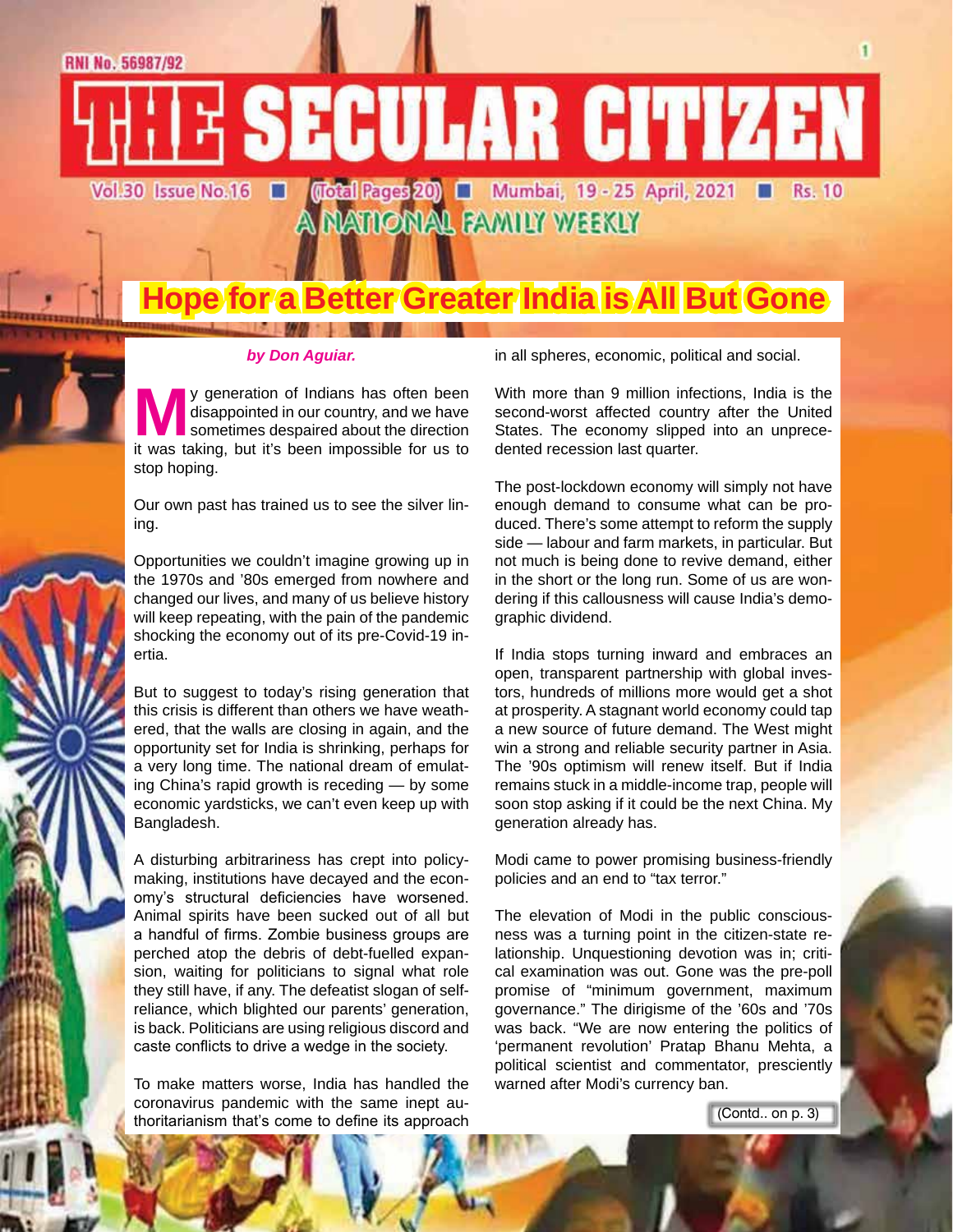### **No holds barred elections**

Every election in this country is becoming nastier than the previous one. Though there are elections in five states, the maximum heat is generated in West Bengal and Tamil Nadu. The street fighter called Mamata Banerjee is having a running battle with the Prime Minister who is sporting a long beard nowadays. Some people say he is trying to replicate Gurudev Tagore with a view to influence the electorate. Surely it is not a part of the PM's personality like his signature jacket. All BJP leaders are sporting these jackets too as a sign of loyaty. The duel between the BJP and the TMC is turning into street fights every few days. Election related deaths in Bengal are disturbing. For the past few weeks the country's Home Minister is more into election campaigning than in his Ministry while 22 brave hearts were martyred. It is sad that loss of 22 lives was reported in a casual manner. Some channels are more obsessed with Sachin Vaze and VIPs testing positive. That is breaking news for them.

In Tamil Nadu, the contest between the DMK and AIDMK is getting murkier. Actually, the BJP has nothing at stake in that state but they are making more noise than the AIDMK. The PM targeted the son of Stalin accusing him of superseding many senior DMK leaders. Even if he did, it is an internal matter of the DMK. They were quick to retaliate saying Narendra Modi deliberately sidelined L.K. Advani to himself become the PM. That was a good punch. The iron man became a nonentity as a marga darshak never to be consulted. It is unfortunate that he never complained, at least openly. In Kerala the PM compared the CPM government with Judas who betrayed Jesus for a few silver coins while the incumbent government sold the state for gold [an obvious reference to the gold scam]. Hasn't Narendra Modi betrayed Advanji for the sake of power and then talk about respect for the elders?

 The BJP has aversion to dynastic parties. Sooner or later they too will become one. If you are so averse, you should have no truck with such parties. They were all fine when they were their allies like the SAD of Punjab, Thackerays of Maharashtra. It suits their cause. This is what is called marriage of convenience. Yet the PM will dwell on the

### **VIEWS on NEWS**

Congress, SP, DMK etc. When you repeat the same thing at every election, it shows that you have nothing else to talk about. You should be able to bring out a new topic at each election. You have nothing to show on the economic front with petrol and diesel pricing. In Assam, the BJP is facing a tough job to keep the momentum going. The mess that following that crude attempt to identify and deport the illegal migrants [ostensibly one community] has backfired and now they are going all out to gain the lost ground. In a desperate bid they are willing to admit anyone even if he is the biggest dynast so long as he can win a seat for the BJP party. Recently they have admitted one Gautam Roy with a family that has an MP, MLAs and Corporators etc. That is the level of desperation.

In the biggest faux pas, the BJP had to face huge embarrassment when the Finance Ministry announced substantial cut in the interest rates of Small Savings hitting the poor and the aged alike. In a desperate move to wriggle out of the situation, it was announced that the notification is being withdrawn and that the rates will remain unchanged for the time being [read end of this election season]. It is puerile to say that it was issued by mistake. When you issue a notification, it goes through the usual bureaucratic process. It is not something that is done off the cuff. More than anybody else, the PM and the HM were the most embarrassed people. How far the no holds barred campaign will aid the BJP will be known post May 2nd. But the CBI, ED etc did a good job. By the way if all BJP leaders follow the PM and grow beards surely it will be a step towards national integration. \*\*\*\*\*

### **What Quarantine?**

The BMC must be ashamed of itself that a couple of reporters of a Newspaper had to expose the corrupt practice of letting incoming international passengers from designated countries to go home for a fee. The exposure was so thorough that photographs were provided in support where the passengers were allowed to go home through some clever maneuvering. Who was in charge at the airport handling the quarantine procedure? In this country unfortunately



anything and everything is manageable if you have the money. It appears that the authorities 'trusted' their staff to do a meticulous job. If the reputation of the BMC when it comes to corruption is any indication, it will not be surprising if the whole operation 'skip quarantine' had the blessings of the people in charge at whatever level.

Passengers arriving from abroad are systematically monitored at each level and therefore it is very easy to have a fool-proof system to see that those opting for hotel quarantine are properly segregated and accounted for at the end of the day. Every passenger opts for a hotel so for each flight you know how many have chosen which hotels. Why was there no check with the concerned hotels to find out if all the passengers have actually checked in? Once you get the list of passengers at each hotel, it is easy to find out who has not checked in. If you are committed to your job then everything is possible. Was it prudent to rely solely on the feedback by the bus driver?

You have filed some FIRs. Good. But how many BMC personnel who were derelict in their duties in the whole saga have been punished? Even if this is done, is the man in charge also pulled up? No point initiating petty action and leave the big fish scot free. By the way, on the seventh day, the BMC sends someone for a final test to check if the passenger is negative to determine if s/ he can go home. Did these people no find out that the named passengers are not actually in the hotel? Was this reported to the higher authorities? If this was done and no inquiry was instituted, then it means that the whole thing was done with full knowledge of those in charge. You swing into action to show that you are serious only when media exposes such lapses which you ought to have found yourselves. The Commissioner should be concerned with this. Are such escapees responsible for the new surge?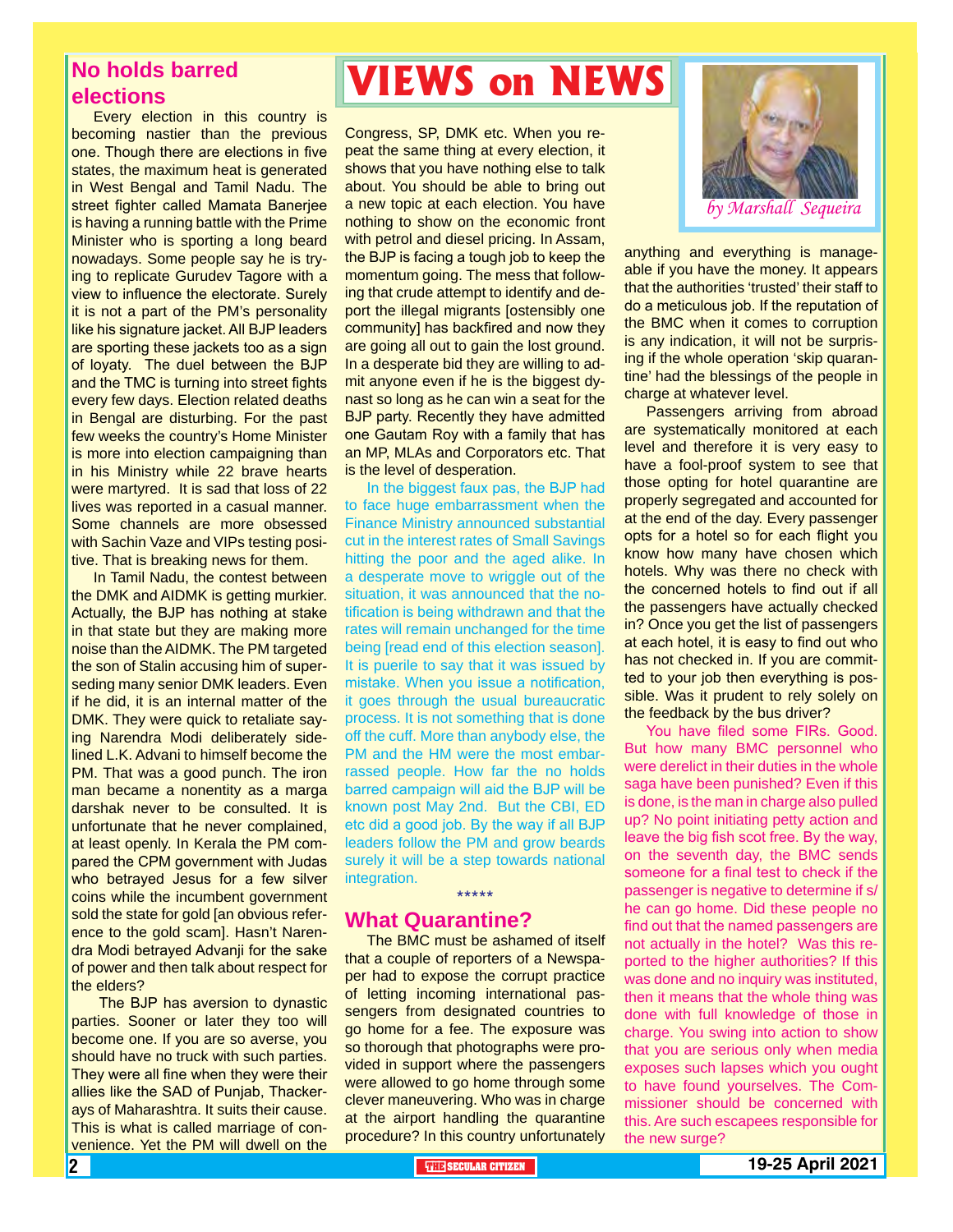| <b>THE SECULAR CITIZEN</b>                                                                                                 | <i><b>Advertisement. Tariff</b></i>                                   |
|----------------------------------------------------------------------------------------------------------------------------|-----------------------------------------------------------------------|
|                                                                                                                            | Over all size 21.5 cms x 27cms $\bullet$ Print area 18 cms x 25.5 cms |
| A NATIONAL FAMILY WEEKLY                                                                                                   | Full pg. back Colour (19 cms x 24 cms)<br>Rs. 18.000                  |
|                                                                                                                            | Center spread colour(39 cms x 23.5 cms<br>18,000<br>Rs.               |
| Vol.30 Issue No.16 April 19-25, 2021 Rs.10/-                                                                               | Full pg. inside Cover colour(18 cms x 24 cms)<br>12,000<br>Rs.        |
|                                                                                                                            | Full pg. inner colour (18 cms x 24 cms)<br>10,000<br>Rs.              |
| 99, Perin Nariman Street, Fort, Mumbai - 400 001.<br>Mobile: +91 9820485389 / 9820473103                                   | Half pg. Colour (18 cms x 12 cms)<br>6,000<br>Rs.                     |
| E-mail: secular@sezariworld.com / seculardivo@gmail.com                                                                    | Full page B/W (18 cms x 24 cms)<br>7,000<br>Rs.                       |
| Website: www.sezariworld.com                                                                                               | Half page B/W (18 cms x 12 cms)<br>5,000<br>Rs.                       |
|                                                                                                                            |                                                                       |
| <b>Editor: LAWRENCE COELHO</b>                                                                                             | <b>Small Size Ads B/W</b>                                             |
| <b>Subscriptions Rate:</b><br><b>E-paper Edition</b>                                                                       | 12 x 12cms Rs. 2400 • 6 x 24cms Rs. 2400                              |
| One year (anywhere in India) Rs. 500<br>sent anywhere in the                                                               | 18 x 6cms Rs. 1800 • 6 x 12cms Rs. 1200                               |
| Two years (anywhere in India) Rs.1000                                                                                      | 6 x 6cms Rs. 700                                                      |
| world (by email)                                                                                                           |                                                                       |
| Five years (anywhere in India) Rs. 2000<br>One year                                                                        | <b>Matrimonial Classifieds:</b>                                       |
| Rs. 600 or US \$15<br>One year (outside India) Rs. 3500                                                                    | • Rs. 500 per insertion (for 35 words) (includes box no.)             |
|                                                                                                                            | Rs. 3000 for 12 insertions. (1 year The Secular Citizen FREE)         |
|                                                                                                                            |                                                                       |
| <mark>HHE SECULAR CITIZEN</mark> now available through WhatsApp / Email for subscribers<br>∣Digital copγ of <mark>H</mark> |                                                                       |

**worldover.** Send in your request to : **+91 - 9820485389 or secular@sezariworld.com**

Our bank account details for Fund Transfer : Account Name: The Secular Citizen, Current Account No. 03552000006744, Bank: HDFC Bank, Branch : CST - Mumbai VT, ISFC code: HDFC0000355

(Contd.. from p. 1)

**Since then, the government's whimsical decision-making has intensified. Don't like what a consumption survey shows? Suppress it. Getting flak for a slowing economy? Publish unbelievably rosy GDP data. Think Covid-19 could get out of control? Impose a nationwide lockdown on fourhour's notice.**

"Sab chor hain" now defines most interactions. Homebuyers don't trust builders to deliver homes; financiers don't trust property developers to repay loans. The government doesn't trust either the builder or the lender. Nobody trusts politicians, though Modi, like all strongmen leaders, can elicit any response he wants from the public. During the coronavirus lockdown he asked Indians to light candles, go on the terrace and bang utensils. They did, as told.

When I was growing up, telecommunications was a government monopoly. Then came a bustling wireless market hosting a dozen operators. Now the player count is once again down to three effectively. One of them is in serious stress, and the other says it may not be able to bid for 5G spectrum next year. Another pri-

vate group is establishing a chokehold on seaports and airports, which also were once the state's preserve.

Conglomerates may also be allowed to enter banking because government-run lenders don't have capital to grow. For my generation, swapping one form of concentration with another doesn't look like progress.

The structural demand deficiency, as Rathin Roy, an economist at the London-based Overseas Development Institute, describes it, was a problem even before Modi's Covid-19 lockdown in March left millions of scared migrant workers without jobs, shelter or food. Their long, lonely journeys to the safety of their village homes revealed the shaky legs of India's urban growth story.

Creating jobs amid rising automation will require heavy spending on social security, healthcare, childcare, housing and education. Four out of five women in Indian cities weren't in the workforce even before Covid-19. China, Bangladesh and Sri Lanka are all doing better.

Meaningful correction would involve more than tweaking laws. The Indian state must put limits on its powers, end its overreach and rebuild trust. It must

clarify if the goal is to remove "socialist" from the preamble of the constitution, something India's economic conservatives have always wanted, or if it is to drop "secular" Turning a 14% Muslim population into secondclass citizens is hardly a recipe for peace and prosperity.

Resuscitating society's trust is more crucial now because New Delhi can't put itself back in the driver's seat. The pandemic has sapped the little fiscal strength it had. The investmentgrade rating, which took the country more than 15 years to reclaim, looks increasingly vulnerable.

**But trust requires honesty. Indians are surrounded by social media spin and empty slogans like "\$5 trillion economy by 2024" — from \$2.7 trillion before Covid-19. How exactly will this miracle happen? When Toyota Motor Corp. recently said it was halting expansion because high taxation is suppressing demand, ministers rushed to do damage control by calling it fake news. To acknowledge and fix shortcomings in the 2017 goods and services tax — the five-rate GST is a compliance nightmare is to doubt Modi's acumen.**

(Contd.. on p. 11)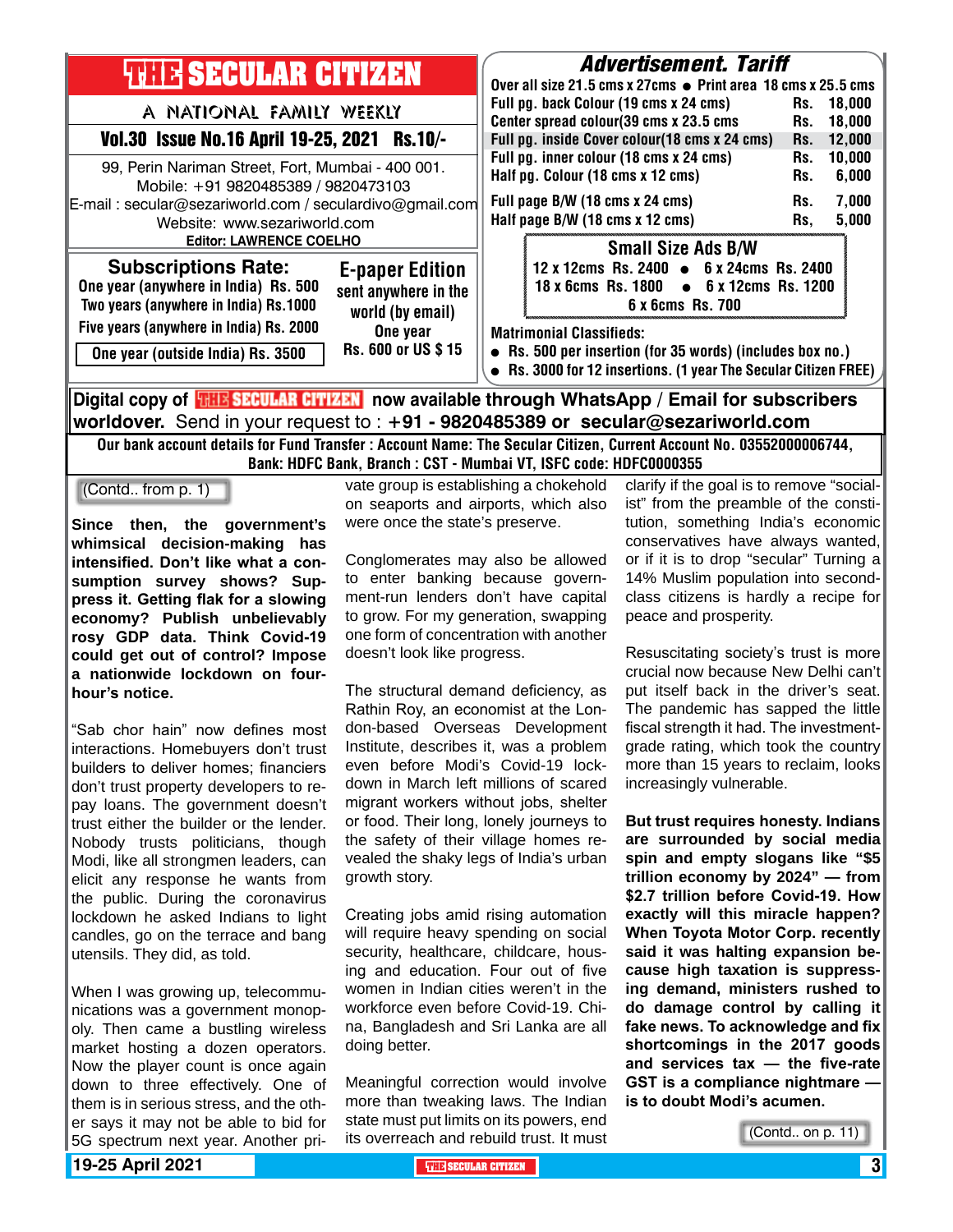## **The Lost Innocence**

I remember during my school days the only entertainment that was assured to me every year was a visit to my native place twice in the year. Once during Christmas and another was during the summer vacation.

I hail from the beautiful city of Mangalore, the lushness of western ghats, the cool breeze of the Arabian oceans coupled with the tantalizing smell of freshly fried fish in the coconut oil, forced me to stand in awe of my native.

The even better and beautiful part of visiting native was the privilege guaranteed to be pampered by my Grandparents, uncles and aunts. All of us would mount up to more than 40 people when we gathered and would have the best of times.

Vacations not only meant leisure, but they also meant work. I remember

we were assigned small chores by my aunt every time we stayed at Native. Small little chores included mopping a room, sweeping the garden, washing our own clothes and getting grocery from the nearby stores. Since I was

always accompanied by my cousin these chores were never tasking and we loved doing everything. Right from waking up early to pluck mangoes, or stay back late to watch a little television when elders were watching.

Like any '90s kid would say, they were amazing and best days.

Compared to us I am sure today's kids are indeed blessed. Right from their birth, they are pampered, they are given a separate bedroom, their own toys and some of them are also privileged to have their own gadgets. Though all this seems really comforting, are our kids really happy?

I was just browsing through to do a little research before penning this write up and I was devastated to see so many children ending their life due to stress and pressure. It was really heartbreaking to see the interview of one of the parents who had just lost their child and the parents with tears said that they had given everything to their daughter. A good upbringing, a comforting home, all the toys and luxuries, the best school but yet she chooses to end her life.

This made me think, think hard. What more could parents have done?? After a little retrospection, I realized today most of the parents were giving their children things to give them comfort, but they were failing to give them hard life experiences which would have made them stronger.

I often hear young parents around me

say, we have seen a fair share of suffering when we grew up but I do not want my child to go through the same. I have heard young parents say, I would only buy branded clothes for my child. He or she must go only to a certain school to become smart, he or she must eat only

this food. They must not mingle with these sets of children.

When I hear this, that's when I begin to realize why our kids are becoming smarter but are failing to become emotionally smart. I still remember growing up, my dad and mom always discussed with me their financial struggles and pains. This made me sensible from a young age to be realistic in my expectations. I had no privilege of wearing branded clothes, but the clothes we bought from the local shopping complex were still beautiful. I was not put into an international school, but the convent school I studied in taught me life skills and what I

am today I owe to them in a big way.

Above all our parents made us a part of their struggles, we had no personalized tabs or we did not get to see mobiles but rather we were sent out to play hard, cycle, fall down hurt our knees and cry. We were left on our own to confront our friends when we fought and coming back from school did not mean just doing homework and attending a number of other classes.

Today right from the tender age of 3, children are enrolled in big schools, they are taught way beyond their capacity. To top it all they are enrolled in a number of classes leaving them no time to enjoy their childhood. Playing outside is forbidden. Visiting family and grandparents is considered to be a break in a child's routine. Every little time is spent in making them complete their homework and when everything else is done they are given screen time with no monitoring. Are we really giving it all to our kids?

I am not against big schools and quality education but what I am against is not letting our children fly out and explore. Leave your children out and let them play, when they mix with other kids from diverse backgrounds, they will learn how to handle people when they grow up. Leave your kids at your grandparent's place, they will learn to live independently and enjoy the fruit of different pampering. Give your child the freedom to choose what they want to do, if they do not want to attend a dance class don't force them, probably your son and daughter may turn out to be an artist and not a dancer. Give them space to jump, scream and paint the house walls.

Most importantly learn to say no to your kids. Today any young parent goes beyond their capacity to fulfil every wish of their kids. Whatever a child asks for, parents immediately give it irrespective of its need or not. I think it's very important for a child to get a No so that they are prepared for rejections in life. When they grow up

(Contd.. on p. 9)

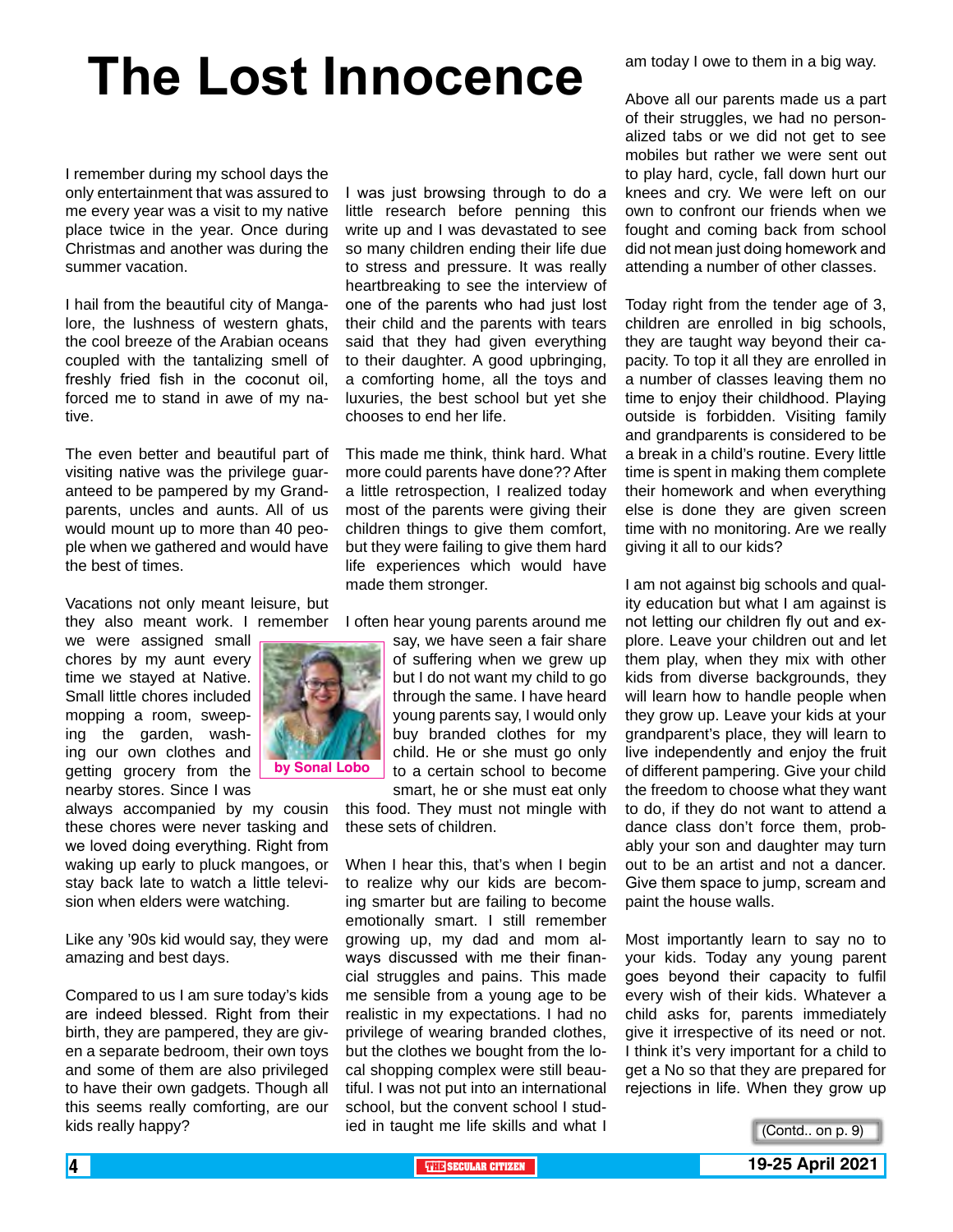

### **Masses for aborted babies**

Since the start of the pandemic , I've been hooked on religiously to the daily online masses of the church of Our Lady of Perpetual Succuour (OLPS), Chembur. Masses usually begin with the announcements of masses offered by people for various intentions, thanksgivings, month's mind, death anniversaries, souls of departed members of families, and souls in Purgatory. Of late, what has come as a shocker is the mass-offerings for aborted babies. In this connection it may be recalled that it was the teaching of the church of the middle ages that un-baptised children cannot enter into the kingdom of God. They were therefore consigned to a place called 'Limbus Infantum', on the outskirts of hell, where the fire does not reach, and these un-baptised souls continue to remain in this place forever, without any hope of deliverance.

Today, with the revised thinking in the church, the doctrine of 'Limbo' viz 'Limbus Patrum' and 'Limbus Infantum' has been jettisoned and no longer hold good. It is therefore not known why the church is accepting masses for the souls of the aborted babies. Are we slowly returning to the days of the Reformation when indulgences were freely sold by the corrupt clergy?

> *—A. F. Nazareth, Alto Porvorim, Goa*

**19-25 April 2021 THE THE THE THE SECULAR CITIZEN THE SECULAR CITIZEN 5 Most Catholics have no time to pray**

 There are some people who call themselves Catholics (yes, Roman Catholics) which is a very good thing but they have no time to pray either at home or in church.

 These very same people keep spending five to six hours partying every weekend but when it comes to Mass in church, they walk inside the church when the homily has just finished or during Communion time. When the priest gives a long sermon, they keep yawning and find it boring. But for weddings, they walk in at the reception hall even before the bride and the groom could enter and wait there till the wedding comes to an end.

What kind of Catholics are they?

 At retreat centres like Potta and Tabor, the Eucharist is celebrated for two full hours with a very long homily. Why can't we have the same in our local churches?

 I hope the Archbishop of Mumbai, His Eminence Cardinal Oswald Gracias is reading this.

> *— Jubel D'Cruz, Mumbai*

### **Absolutely Straight Forward**

THANK YOU Ladislaus for the very hard hitting editorial in the latest issue of **The Secular Citizen.** You are a courageous man; you have not minced words; you've been absolutely straight forward without mincing any words. I love and appreciate you for what you have written. Long Live Ladislaus. God bless you.

### **Who is a True Patriot?**

Your Cover article by Ladislaus D'souza in *The Secular Citizen* dated 12-18 April, "An Open Letter to the President of the Republic of India", focused on three pertinent points:

\*Replacing Our Lord Jesus' Birthday on 25 December through a 'good governance day' in celebration of Atal Bihari Vajpayjees!

\*Giving a free hand to cow vigilantes in lynching members of the minority community on the suspicion of buying, selling and eating beef!

\*Spending millions for building a Ram Temple when billions of devotees continue to languish in the streets …! To the above remarks, I would like to add two relevant points:

\* "Is there only one leader of a nation allowing a stadium to be named after himself? My research shows only two: Saddam Hussein and Gaddafi. That is ill-omen! Modi must demand that his name be removed, and Sardar Patel's name be restored" – Subramanium Swamy, ex BJP MP, 27 February 2021.

\* "A new wave of patriotism is sweeping, the likes we have not seen before. This new cult of patriotism extends to giving certificates of patriotism  $-$  to include the right to brand others as anti-national; and those who are extra critical of it. New terms have flooded the lexicon like, TukdeTukda Gang, Khan Market Gang, Lutyens Lobby, Urban Naxal,AndolanJeevi, etc. Even our great freedom movement pales into insignificance before the bright light of this new patriotism! According to this new definition, I am not a patriot"! - Yeswant Sinha, former BJP Finance and Foreign minister in NDTV-Opinion, 10 March 2021.

> *—Dr. Trevor Colaso, Memphis TN. USA.*

*— Bishop Barthol*

(Contd.. on p. 7)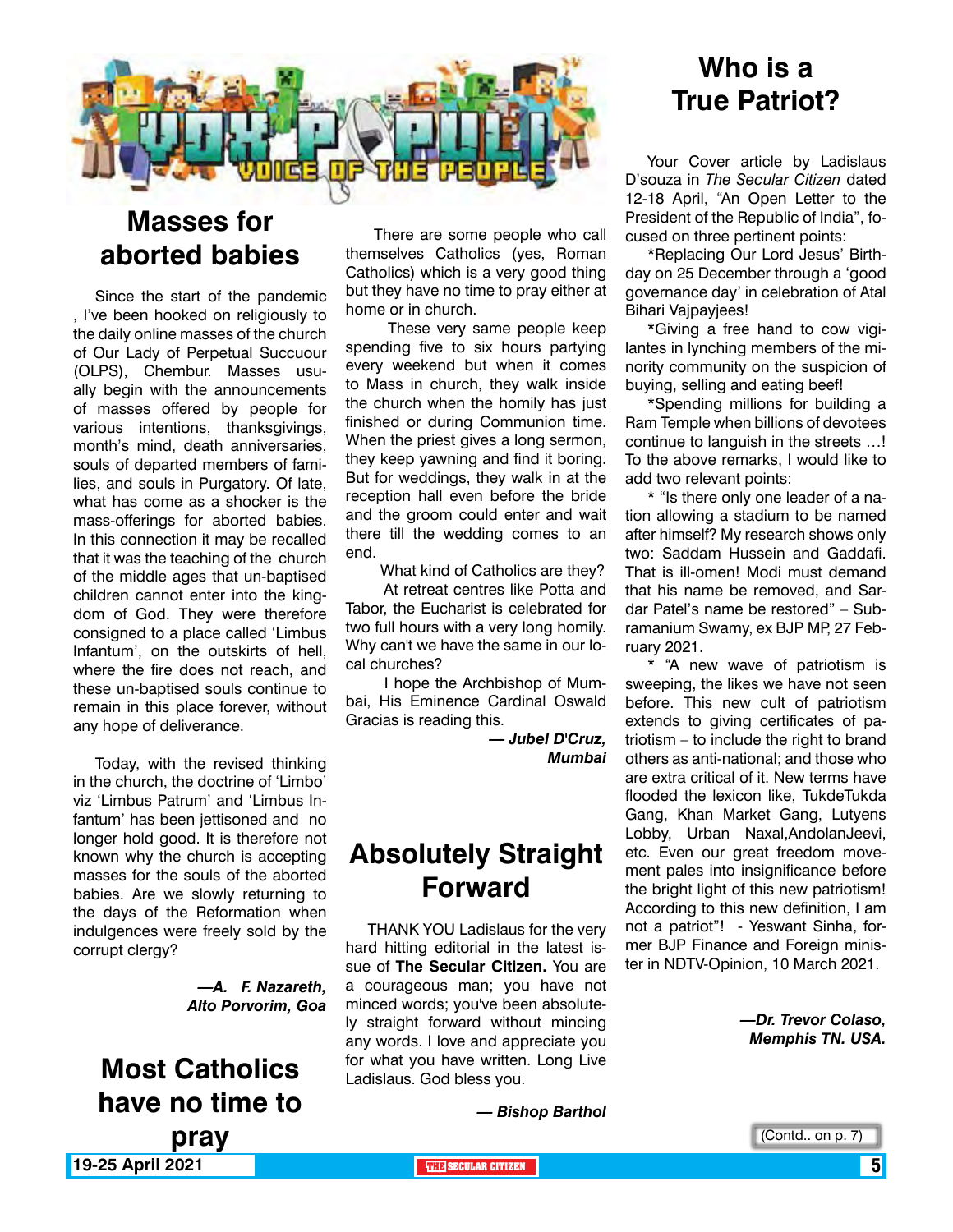## **Creatures Of Habit**

**M** ost of us are creatures of habit, and therefore highly predictable. As we grow older we tend to dig in even more, and habit, and therefore highly predictable. As we grow older we tend to dig in even more, and resist change of any kind. However, security guards or forces, cannot afford to be predictable, because then their opponents will know just how and when to attack them. They have to constantly keep changing tactics, timings and their habits (routine).

The word "habit" is in the news, for an altogether different reason. It is the word used to describe the religious garb that Catholic nuns usually wear, more specifically the medieval European one. The controversy erupted when some idiots attributed the attack

on the nuns at Jhansi station to their wearing "habits". Had they been in some other form of dress more "acceptable" to the "culture warriors", then the incident would not have occurred. Some commentators have gone to the extent of advising nuns and priests to now junk the "habit".

This is a knee jerk reaction that merits a dispassionate study. Those of us, who lived in the pre-Vatican II era, will recall what priests and nuns looked like then. Diocesan priests were seen in their cassocks and religious priests/ brothers in their habits, often black or dark brown. Franciscans wore a cord with three knots symbolizing the three evangelical counsels of poverty, chastity and obedience. Women religious, in like manner, wore a variety of habits, some looking like butterflies. Only their faces could be seen. Many wore rosaries on their waist bands (in Indian culture a religious symbol below the waist is considered a desecration). They were often spotted walking and praying their rosary or the breviary.

Then came Vatican II (1962-65) bring-

ing about the tectonic change in the way the Catholic Church perceived itself, and related to the world. Shorn of ecclesiological jargon, what we laity observed was the rapid "secularization" of the priests and religious. It was almost like they were waiting to get out of jail. Priests switched to "mufti", usually a loose pant and shirt, with a cross stitched or pinned to their front pocket or lapel. Gradually this symbol also disappeared and the priests were indistinguishable from the laity in their clothing. The only time that they wore their cassocks is when they were celebrating Mass, or when "Father" was sitting on his Principal's chair in school. Who would respect him if he didn't have his distinct garb?

> Some "activist" priests chose to wear a simple kurta pyjama. The only bishop I met who totally identified with the people was Bp George Saupin SJ of Daltonganj. He ALWAYS wore a simple kurta pyjama with an angocha (head cloth).



by chhotebhai

He would sit on his haunches and smoke a bidi like the poor tribals that he worked with. I was alone at Jyotiniketan Ashram, Bareilly, when he came visiting. He insisted on threshing the grain with me, and making rotis on the wood fire. Our ashram had neither electricity, gas nor running water.

I hold no brief for the archaic European garb that priests and nuns then wore. They were totally unsuited to India's hot and humid weather. With Vatican II's thrust for a Local Church and Inculturation most women religious switched to saris. Initially they went for the saffron colour, but later morphed into a biscuit brown, while some opted for grey or white, with distinguishing borders. It is quite understandable that some elderly sisters remained more comfortable in their old habits.

The two exceptions are Kerala and the North East, for diametrically opposite reasons. The sari is "foreign" to the North East, and reminds them of the cultural domination of "mainland India". Baptist and Presbyterian missionaries, later followed by the Catholics, also used western music and culture that seemed to gel with the local tribal culture. So the sari was out. What of Kerala, especially the Syro-Malabar congregations that like to assert their Oriental identity? Why then have they retained the habits of the Occident? The only plausible reason that I see is that the Oriental churches of Kerala have mistaken tradition for faith. Truly, they are creatures of habit that just don't want to change. Aggiornamento is Greek to them, though it is actually Italian!

This brings us back to Jhansi. The nuns were in their medieval European habits. They were probably conversing in Malayalam. The postulants were from Odisha and possibly talking in their native tongue. It is possible that all four were not conversant in Hindi. If the aggressors tried to question them there is a distinct possibility of a communication gap that could have aroused suspicions. This in no way justifies the cowardly act of the aggressors/attackers. My point simply is that, from Mahatma Gandhi onwards, Hindus are not so much against Christianity as they are against its western garb or portrayal. Even Gandhiji was under the mistaken notion that becoming a Christian meant eating beef and drinking whiskey.

Traditional dress like the dhoti was jettisoned for western garb that was too closely associated with the then colonialists. Converts also changed their names, or anglicized them. In his native Gujarat, Makwana became Macwan. Many Gujarati converts have the anglicized surname "Christian". In other places Jaikishan would become a Jackson. In Goa the Portuguese ensured that their converts who were Joshi or Prabhu now got Lusita-

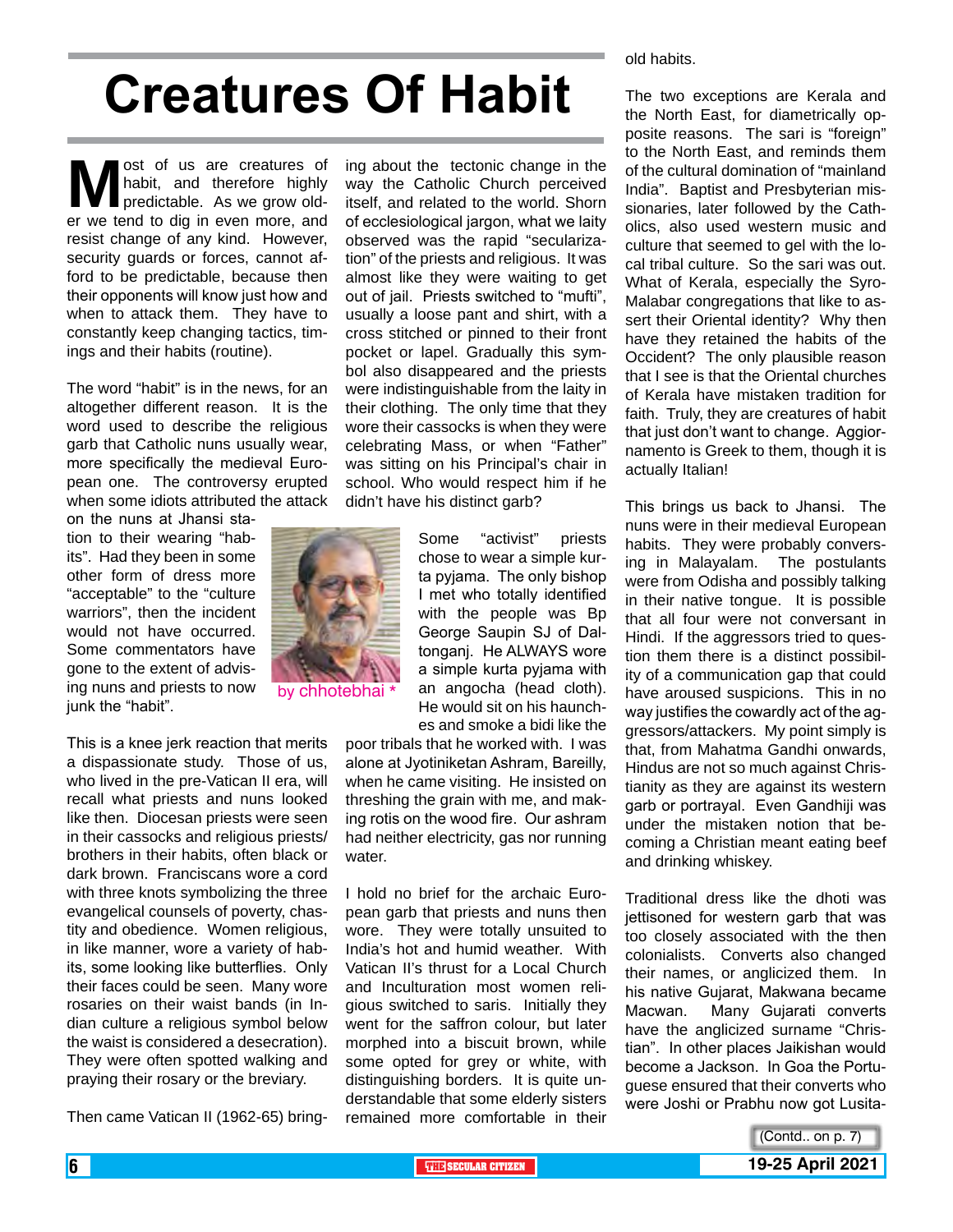nian names like Fernandes or Periera. Belgian Jesuits in Chhotanagpur gave their converts unpronounceable Latin names like Fulgentious and Hilarious. Kerala bucked the trend. George became Varghese and Anna became Chinnamma.

It is not my intention to belittle the heroic work of the foreign missionaries. At that time the church was more Roman than catholic (universal). What they did was in good faith. Yet, we need to learn the lessons of history lest we make the same mistakes.

Let me share my own experience. I was brought up in a totally westernized household and studied in a prestigious boarding school in the hills. I always failed in Hindi and got zero in Sanskrit. We were forbidden to talk in Hindi. Even today some of our Catholic schools have a signage to talk in English only. It is obnoxious. When I experienced Jesus and went to Jyotiniketan Ashram, I renounced my old way of life. On my 25th birthday I took the name chhotebhai. I also opted for a cotton kurta pyjama with a wooden rosary (mala) around my neck, with a wooden crucifix.

Shortly after, I met a priest, a staunch proponent of inculturation, in Varanasi. He was in saffron robes, like a Hindu sadhu. He reprimanded me for openly wearing a crucifix. He told me that it would be stumbling block for me, a barrier with people. Forty five years later I bear witness that my crucifix, far from being a barrier, has been my visiting card, opening doors for me. After seven years in the ashram circumstances forced me to return home to look after my joint family. I then got married (wearing my mala and kurta pyjama) and have subsequently lived a secular (not worldly) life.

There have been umpteen occasions where people have immediately felt at ease, seeing my crucifix. At times total strangers have come up and venerated it. Just last month as I was sitting on a bench after my Covid vac-

cination in a Government hospital, a young man came up and tried to (Contd.. from p. 5) (Contd.. from p. 6) touch my feet (something I never allow). Some years ago when I went to jail on trumped up charges, fellow prisoners who were crypto Christians gathered around me. On three occasions I have single handedly opened up traffic jams on national highways. Far from being a barrier, it was breaking barriers.

> A Hindu reformist group has asked me to preside over their annual religious congregation. Muslims and Sikhs are equally at ease with me. When I recently took human rights activist Harsh Mander to visit victims of police firing in a thickly populated Muslim area he could not help but remark on my Christian identity in such circumstances.

> I do not wish to boast. My point is that if we have Jesus in our hearts then we should not be afraid of our Christian identity. I am not asking anybody to imitate me, though three of my companions did. One became the great apostle of Arunachal Pradesh, a second was murdered in his ashram in Uttrakhand, and the third attracts thousands to his ashram in Varanasi.

> The problem is not our external identity or appearance, but rather our internal disposition. I may here add that if I had retained my earlier western upbringing, language and name I may not have been as acceptable to people of all faiths as I now am. The vision of Vatican II was not to secularise religion but to interiorize it, and adopt the incarnational, not colonial approach. We are followers of Jesus, who spoke the local dialect Aramaic, and wore the same clothes as his contemporaries. May he continue to be our role model in the exercise of our Christian vocation. Like an alert security agency, we need to change. Merely being creatures of habit will only give our opponents a stick to beat us with.

*• The writer believes strongly in the ecclesiastical reforms of Vatican II.*

### **Country under Covid siege**

India is presently in the grip of a second wave of the killer Covid-19 virus and its mutating strains which have laid siege to the entire country, galloping at unprecedented speed and infecting millions, that has baffled epidemiologists and scientists, and taking the country's score to a record high of over a lakh positive cases per day. Goa which was sitting pretty during the past few months, now finds itself in the red zone, with daily cases shooting up to 527 and a positivity rate 20%. The situation in the Calangute-Candolim belt in particular, is stated to be spiraling out of control. A notable feature of the second wave, is its rapid speed and its 'cluster infections', as reported by doctors of a few hospitals in Mumbai, which is said to infect people in groups at weddings and social gatherings. Even the nationwide 45 lakh vaccinations per day has not helped to contain the rapid rise in infections and deaths in the country. The situation is indeed grim and can be best described in the words of one of Goa's leading epidemiologists viz: " We are fighting an unknown enemy blindfolded. Nobody knows what type of strains are in circulation in the state and what are its features".

> *—A. F. Nazareth, Alto Porvorim, Goa.*

### **A lesson in humanity**

The li'll yellow bird, on the banyan tree

Flew to my grille, and said to me: "Lockdown's a lesson, in humanity When'll you set, the mynah free?"

*( Note: It is not advisable to set caged birds free. They will get killed. Moral of the story: DO NOT CAGE BIRDS)*

> *—Prof Robert Castellino Mumbai*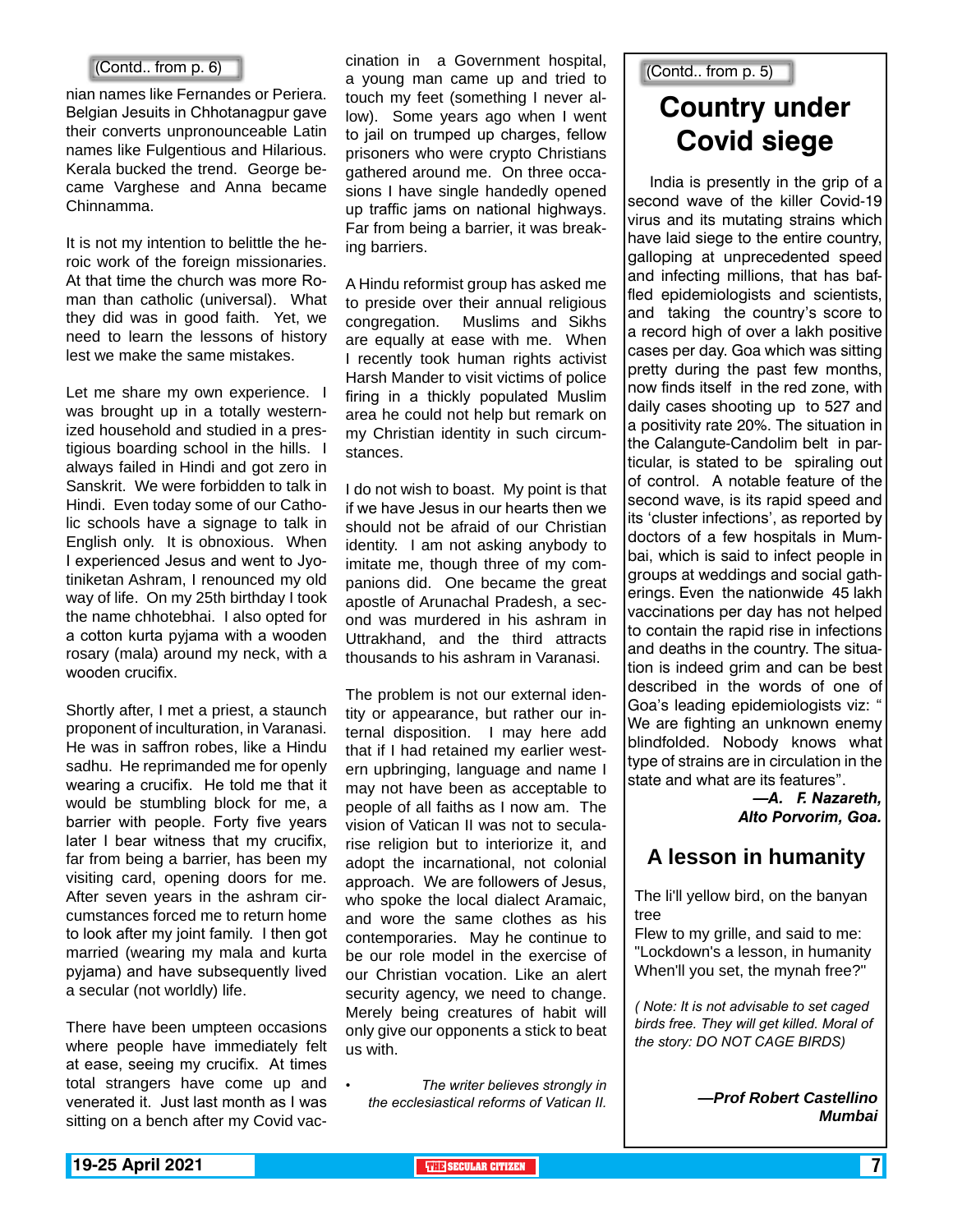*If one imagines that Joseph just acted on the angelic messages like a robot, it would be a wrong conception of Joseph and he would not be a suitable model for us, human beings.*

## **A Saint With A Creative Courage**

**St. Joseph's year (2)**

If happened on the next of the day<br>the holy Magi visited the Holy Fam-<br>ily in Bethlehem. Till evening Mary<br>and Joseph were busy tiding the t happened on the next of the day the holy Magi visited the Holy Family in Bethlehem. Till evening Mary place. In the twilight someone called, "Joseph, Joseph!"

Joseph recognised the voice. It was Benjamin, the man who lent his cattleshed to Joseph and Mary for the birth of Jesus. He had become friendly and helpful to the family. Joseph came to the door to receive him. He was with a friend.

Benjamin: Joseph, how are you all? Joseph: All well, Sir. Thanks for the meal this afternoon and for offering the hospitality to our guests

from the East yesterday. Benjamin: well, that was done by my friend here, Mr. Esop. Yesterday when we saw those dignitaries from the East, I said to myself you brought dignity to our village. Anyway my youngest daughter is still blaming me

for not taking you into my own house that night for delivery!

Joseph: Well, who would trust strangers in a dark night and take them in the house?

Benjamin: Joseph, I am here to alarm you further. The matter is serious. The three wise men from the East left.

Joseph: Yes, yesterday.

Benjamin: Maybe they are still on the way. Esop is a government authority. He has brought very secret news. Joseph: What's the matter, Sir? Benjamin: King Herod was disappointed because the astrologers did not return to give him the whereabouts of the child. He was furious. My friend here says, Herod is contemplating to

hunt for the Child Jesus and kill him. And if he doesn't find the future 'king of Israel', he is even planning to massacre all the children below 2 in Israel! Joseph: Oh my God! Benjamin: I am sorry Joseph, but my advice to you is, you better immediately proceed to a secret place with the child and his mother. You are a courageous man!

Joseph: I too have been contemplating quitting the place since the wise men told me about their encounter with Herod. But! Where to go, when to go and how to go in this critical situation are the questions which haunted

us all night without any conclusion.

Benjamin: Well, Yahweh is with you! You will know better. Call me when you are leaving, we shall give you some food for the journey.

Benjamin left the crib, and Joseph and Mary discussed the question the whole evening.

I have dramatised above the situation so that we may realise the life of Joseph, not in a pietistic way but in a realistic manner, Joseph is not just a saint but a human being like us. Yes, it was not possible to find even a cattle shed that night for the birth of the Son of God. We must give credit to Joseph's courage and his communication skill in finding the manger. He won the favour of Benjamin and his family in the thick darkness of the night in a totally foreign land! And who can imagine the role of a midwife that he played to Mary that night in the manger! Let us not shy away from real human situations in the name of piety!

### **THE CREATIVE COURAGE**

If one imagines that Joseph just acted on the angelic messages like a robot, it would be a wrong conception of Joseph and he would not be a suitable model for us, human beings. *"Joseph is certainly not passively resigned, but courageously and firmly proactive* (Patris corde). Benjamin left and the couple began to discuss.

Mary: Benjamin is right.

Joseph: Where can we hide the child and how long?

Mary: Outside Israel!

Joseph: Great! Shall we follow our ancestor, Joseph, who became a king of Egypt later?

Mary: Egypt? That far? How can we manage journey and the soujourn with the child so frail?

Joseph: You see this?

Mary: Cradle?

Joseph: Made of just two bamboo and some cord! It is very light to carry along. We need it , You never know how long our journey will last.

Mary: So kind of you! Where did you find it?

Joseph: In the hut next to our cattleshed. Benjamin's servant stays there. His daughter is a year old, they do not need it.

Mary: Great! We can hang it any-(Contd.. on p. 9)



*Vasai*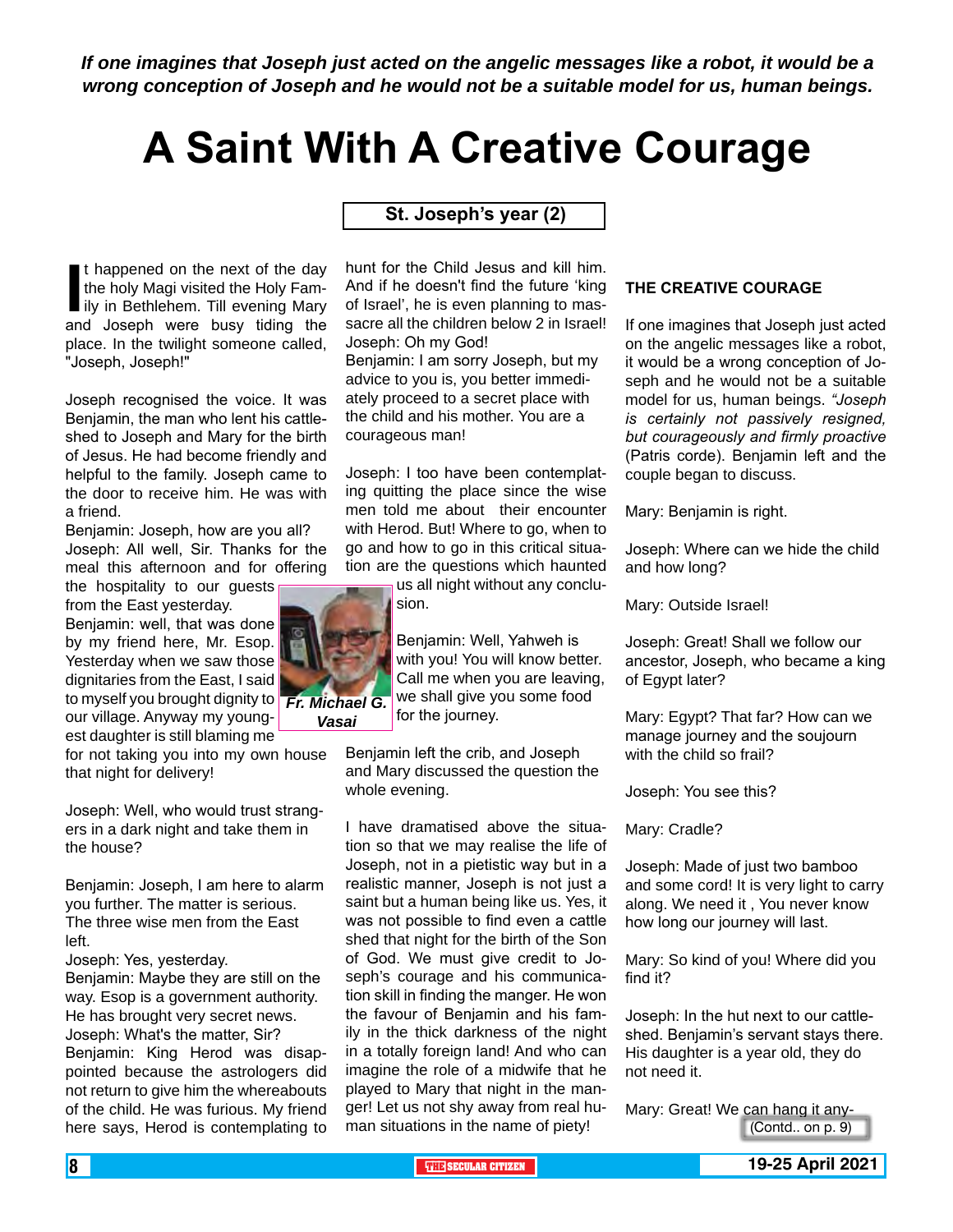### (Contd.. from p. 8)

where even on a branch and rock the baby! Did you ask for it?

Joseph: No. I only made them realise that we need it.

Mary: So sweet of you, Joe!

 In fact the couple went to bed without coming to any conclusion. And there! In a dream an Angel appeared to Joseph and said, *"Get up, take the child and his mother and go to Egypt and stay there till Herod dies!"*

The cradle story is inspired by the words of patris corde: *Joseph's attitude encourages us to accept and welcome others as they are, without exception, and to show special concern for the weak, for God chooses what is weak (cf. 1 Cor 1:27). He is the "Father of orphans and protector of widows" (Ps 68:6), who commands us to love the stranger in our midst.[20] I like to think that it was from Saint Joseph that Jesus drew inspiration for the parable of the prodigal son and the merciful father (cf. Lk 15:11-32).*

*Patris corde* highlights *"the creative courage"* of St. Joseph, which emerges especially in the way he deals with difficulties. *"The carpenter of Nazareth,"* explains the Pope, *"was able to turn a problem into a possibility by trusting in divine providence. ... He had to deal with "the concrete problems" his Family faced, problems faced by other families in the world, and especially those of migrants."* It was a courageous migration to Egypt but creatively discovered by Joseph!

### **MARY AND JOSEPH**

I cannot help but compare the sacrifices made by Mary and Joseph in bringing God's plan of Incarnation in reality. Both were engaged and were planning to live a simple family life. But God upset their plans. The fiats of Mary and Joseph were costly. In fact Joseph has made greater sacrifices for the Holy Family; but he is not been honoured as Mother Mary. Humbly

and unknown, he passed his years at Nazareth, silent and almost forgotten. He remained in the background through centuries of Church history. Only in more recent times has he been accorded greater honour. Liturgical veneration of St. Joseph began in the fifteenth century. Mary has been given the titles of 'Queen of heaven and earth', 'Mother of God', etc. but Joseph had to wait till Vat II to be just included in the memory of the saints in the Eucharistic prayer! Of course even in our culture we find that mother 'Mata' is honoured, father is forgotten!

Pope Francis by accident brings Joseph to the level of Mary. He composed his Apostolic Letter *With a Father's Heart* against the backdrop of the Covid-19 pandemic. He says, *"Pandemic has helped us see more clearly the importance of "ordinary" people who, though far from the limelight, exercise patience and offer hope every day. In this, they resemble Saint Joseph, the man who goes unnoticed, a daily, discreet and hidden presence, who nonetheless played an incomparable role in the history of salvation."*

And there! Pope Francis further notes how every day, for over forty years, following Lauds Morning Prayer he has recited a prayer to Saint Joseph taken from a nineteenth-century French prayer book of the Congregation of the Sisters of Jesus and Mary. (Footnote no 10 to Paris Corde) *"This prayer",* he says, *"expresses devotion and trust, and even poses a certain challenge to Saint Joseph,"* on account of its closing words: *"My beloved father, all my trust is in you. Let it not be said that I invoked you in vain, and since you can do everything with Jesus and Mary, show me that your goodness is as great as your power."*

Does not this prayer remind us of Memorare? *"Remember, O most gracious Virgin Mary, that never was it known that anyone who fled to your protection, implored your help, or sought your intercession, was left unaided... "*

### (Contd.. from p. 4)

getting every little thing in life that's when they will not be able to accept a failure.

Let your child be corrected, today grandparents are not allowed to correct the kids. Uncles and aunts are condemned if they share a word of advice. Probably we must start treating our kids as kids, that's when they can truly enjoy their innocence.

On a parting note, this is not a criticism towards any parents. Everyone at the end of the day loves their kids and want good for them. But along with providing them something good, it's also important to let them go through a little pain which will definitely make them better people as they grow up.

A fall from the bicycle, hair filled with sand, shouting and jumping in the street corners, plucking mangoes from the trees, a nice spank from grandparents, the hidden sweet treats, their first crush etc. all these are moments they would cherish and would be much valuable to them than their toys and screen time.

### Subscriptions for **THIE SECULAR CITIZEN**<br>Renewal as well as New, can be

sent through Bank Fund Transfer to any one of the following banks:

Bank: HDFC Bank Branch : CST - Mumbai VT Account Name: The Secular Citizen Current Account No. 03552000006744 ISFC code: HDFC0000355 or

Bank: Citizen Credit Co-op Bank Ltd., Branch : Colaba, Mumbai Account Name: The Secular Citizen CurentAccountNo. 2090031000000489 ISFC code: CCBL0209003

Please inform us through email: secular@sezariworld.com or through phone: 9820485389 after transferring the same.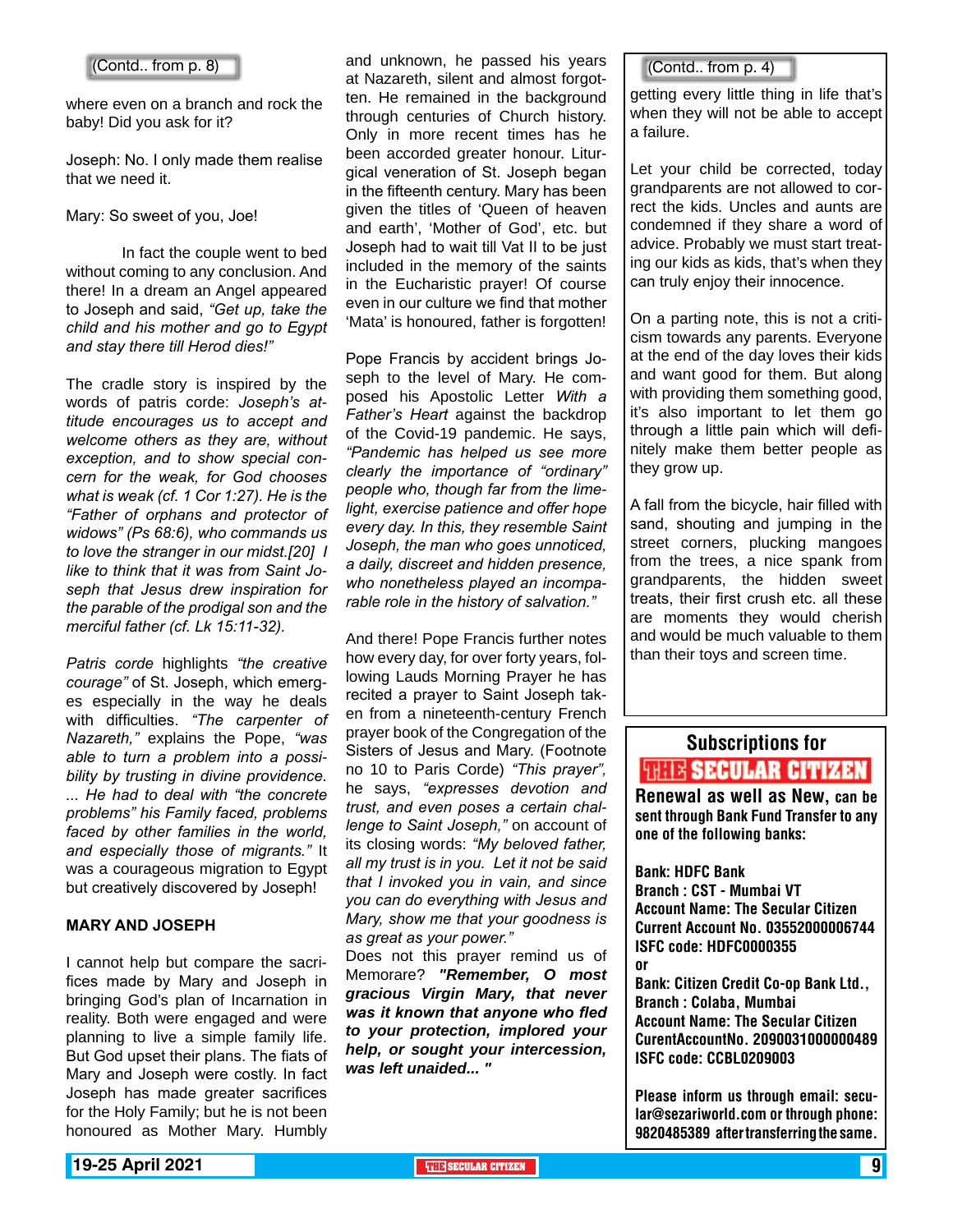## **Malayalis Spirit On The Vishu Day**

### *Vishu is one of the most popular South Indian festivals*

**Vishu is one of the most popular South Indian festivals and it is widely celebrated in Kerala and Tamil Nadu. It is the traditional New** South Indian festivals and it is widely celebrated in Kerala and Year for the residents of these states. The people living in this region speak Malayalam language, it is also known as the Malayalam New Year.

In Kerala, the start of the Zodiac New Year, when the sun enters into Sidereal Aries, Ashwini nakshatra—is celebrated as Vishu. It is said that what one sees when one first opens one's eyes on Vishu morning is an indication of what one can expect in the year to come. Thus in Vishu, effort is made to assure one opens one's eyes before an auspicious image—the Vishukkani. While the festival is called "Vi-

shu" only in Kerala, across India festivals sharing the same spirit such as Ugadhi in Andhra Pradesh and in Karnataka, Gudi Padwa in Maharashtra, Bihu in Assam and Baisakhi in Punjab are celebrated around the same time of year. The Malayalam word kani literally means that which is seen first, so

Vishukkani means that which is seen first on Vishu day.

Like most parts of India, festivals in Kerala are an integral part of the social and cultural structure of the state and festival time is the best time to C.K. Subramaniam members are

plan one's travel to Kerala. In Kerala, every community, every religion has something to celebrate about all throughout the year. Vishu is one of the important festivals of Kerala. It comes in the month of April usually on the 14th. According to the traditional Malayalam calendar, it is the 1st day of the first month of Medam (March-April) of the New Year. Traditional rituals are followed to bring in another year of prosperity. Vishu is one of the most popular festivals of Kerala. Since it is

considered propitious to view good things on this day for year round good fortune, Vishu morning is an important time.

The heart of this festival of Kerala is the preparation of the kani, the lucky sight or gift. The custom of preparing



the kani has been followed for generations. The women take a large dish made of bell-metal called uruli, arrange in it a grantha that is palm-leaf manuscript, a gold ornament, a new cloth, some flowers from the Konna Tree, some coins in a silver cup, a split coconut, a cucumber, some mangoes

and a jack-fruit. On either side



of the dish are placed two burning lamps with a chair facing it. Family

taken blindfolded and then their blindfolds are removed and they view the Vishu Kani. As in other Indian festivals, a great feast at home

is the high point of celebrating Vishu in Kerala.

After visiting the family. Feast is arranged with all the Kerala delicacies, Kootu, Kari, Avial, Olan, Payasam etc



should be made part of the arrangement.

The grandmother or mother who ar-

(Contd.. on p. 11)



etc. Thus the 'Vishukkani' has over the years become a ritual arrangement of auspicious articles like raw rice, fresh linen, golden cucumber, betel leaves, arecanut, metal mirror, the yellow flowers konna, and a holy text and coins, in a bell metal vessel called 'uruli'. A lighted bell metal lamp called nilavilakku is also placed alongside. As Vishu ushers in a New Year dawn, people

wake up to behold the ritualistic arrangement. Giving off hands to the younger members of the family is part of the celebrations.

Arranged in the family puja room the night before by the mother in the family, the Vishukkani is a panorama of auspicious items, including images of Lord Vishnu, flowers, fruits and vegetables, clothes and gold

coins. The Vishukkani will also be laden with gold-coloured fruits and vegetables, such as bananas, jackfruit, golden cucumber, etc. The akshatam, as it is full of turmeric, also is gold in colour and the reflection can be seen in the mirror. Last but not least, a spiritual book, such as the Bhagavad-Gita,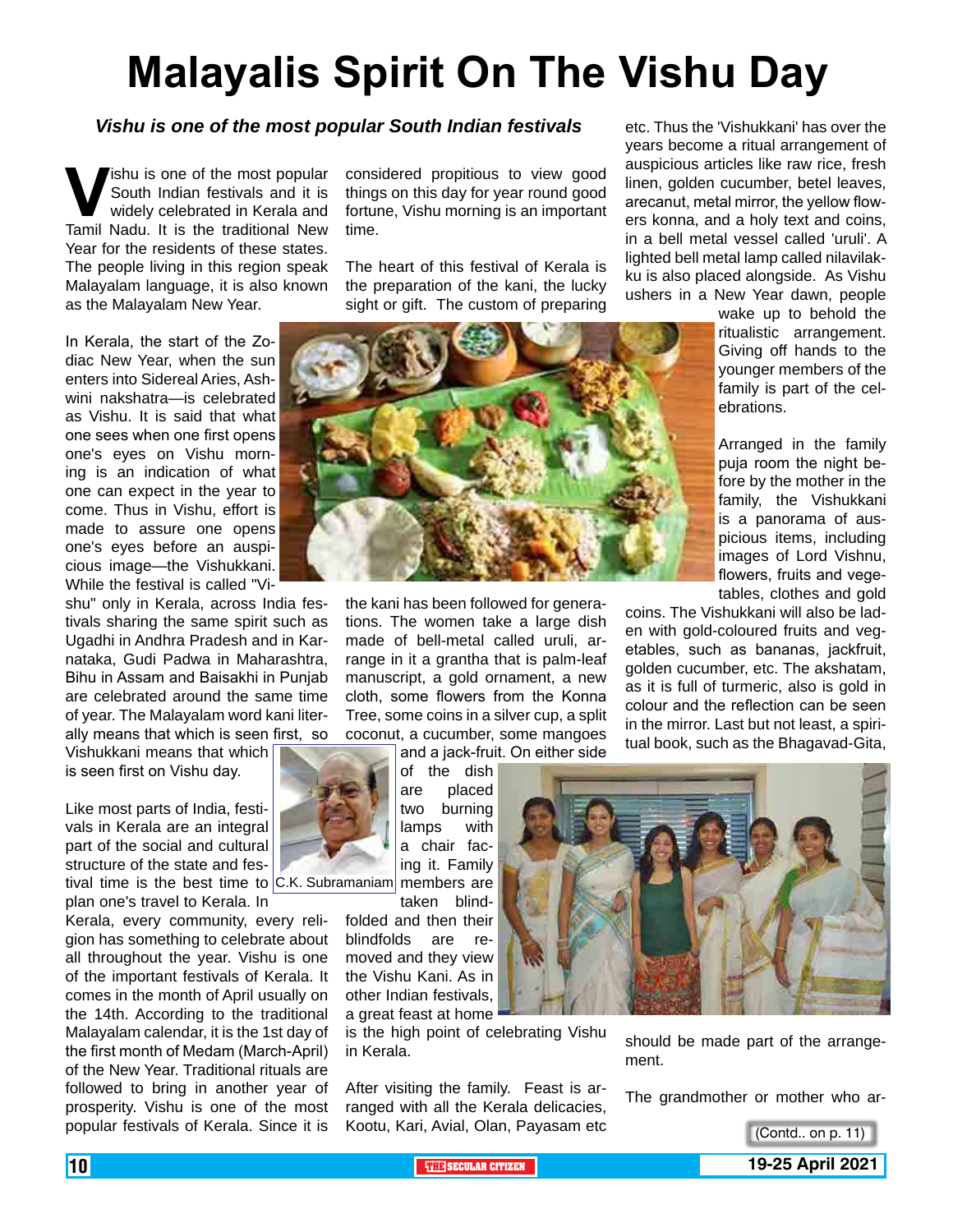### (Contd.. from p. 10) (Contd.. from p. 3)

ranges the Vishukkani will sleep in the puja room after she is finished and then, waking during the auspicious hour of the Brahma muhurta between 4:00 to 6:00 a.m., she will light the oillamp wicks and take in the auspicious sight. She will then walk to the rooms where the rest of the family is sleeping and wake them. Covering their eyes, she will then lead them to the puja room, where she will allow them to take in the auspicious sight.

The auspicious start of the year, which has come to us due to the grace of beginning it with a divine vision, is not for us alone. It is up to us to spread this love, happiness and hope to the rest of society. All South Indian Festivals end with a big feast and Vishu is not an exception to this way of celebrations.

Vishu, the festival of Malayalee community is being celebrated on 14-4- 2021 in a colourful way. The colourful and picture festival represents the spirit of the Malayalees in India in general and all over the world in particular. 31 types of dishes were served in plantain leaves to the members. The menu includes Tairu Pachchadi, inchi kari, Achar Naranga, Achar Manga, Dal, Nei, inchi puli, moru, Kondattam, Molaku, Ishtu, Elisseri, Chakara upperi, Varuta Kaya upperi, Pazham, Uppu, Nadan, Choru, Cheriya Choru, Mathan Puli pachchadi, Kootu Kari, Kalan, Olan, Aviyal, Thoran made of Kabej, mix thoran, Sambhar, Rasam, giant size Papadam and small one as well. All's well that ends well. A positive ending can overshadow any problems that may have preceded it. Although this phrase is the title of a Shakespeare play, it likely predates it. Vishu reveals the real Malayalis spirit and the feast on that day is really a special one. Festivities are for enjoyment and Vishu festival is not an exception to this.

Independent voices that could challenge the official narrative are being muffled; institutions that could force the executive branch to right its wrongs have been defanged. All this runs contrary to our hopes that our media, judiciary, regulators, professional bodies and civil society groups would get stronger over time.

India's central bank has seen off two governors in the last four years after unsuccessful attempts to force bankers and their politically connected borrowers to clean up their acts. Electoral financing is now via anonymous bearer bonds, with no checks on the source. Recent judgments of the top court, as well as its dithering on important constitutional issues, have invited criticism that its approach is "more executive-like than the executive itself"

In the absence of institutional protection — not even of habeas corpus trying to engage with the state has become a crime. Protesting peacefully, demanding rights, exposing wrongdoing by powerful people, criticizing policies have all become risky ventures.

The Indian middle class, though, may be less forgiving. In economist Albert Hirschman's framework, the "exit" from India option was only for a minority. Others had to stay, and it was their "voice" that kept alive Indian democracy.

Sadly, I don't see northern India's economic pessimism — or its caste enmities, religious hatred and deepseated misogyny — making way for a less toxic, more aspirational politics, because I have always been secretly hopeful about India, even when criticizing its cumbersome red tape, crumbling infrastructure or clumsy policymaking.

**But the 1990s dream has ended, the world has changed, and so have we.**

**Those of us who thought that muscular leadership would revive India's dream of mimicking Chinesestyle double-digit expansion are not just disappointed. For many of my generation, our long-cherished hope for a better, greater India is all but gone. We wanted to trade some of our democratic chaos for a little bit more growth. We ended up with less of both.**

## **For all your Printing needs under one roof**

**Books, Folders, Magazines, Office stationary, Leaflets, Handouts, Reports, Cards, Presentations, Religious readings, Designing, Ad designs, Packaging boxes, Cartoons, Exhibition displays, Product Marketing promotional innovations.**

> *Contact:* **The Secular Citizen Tel.: 9820485389**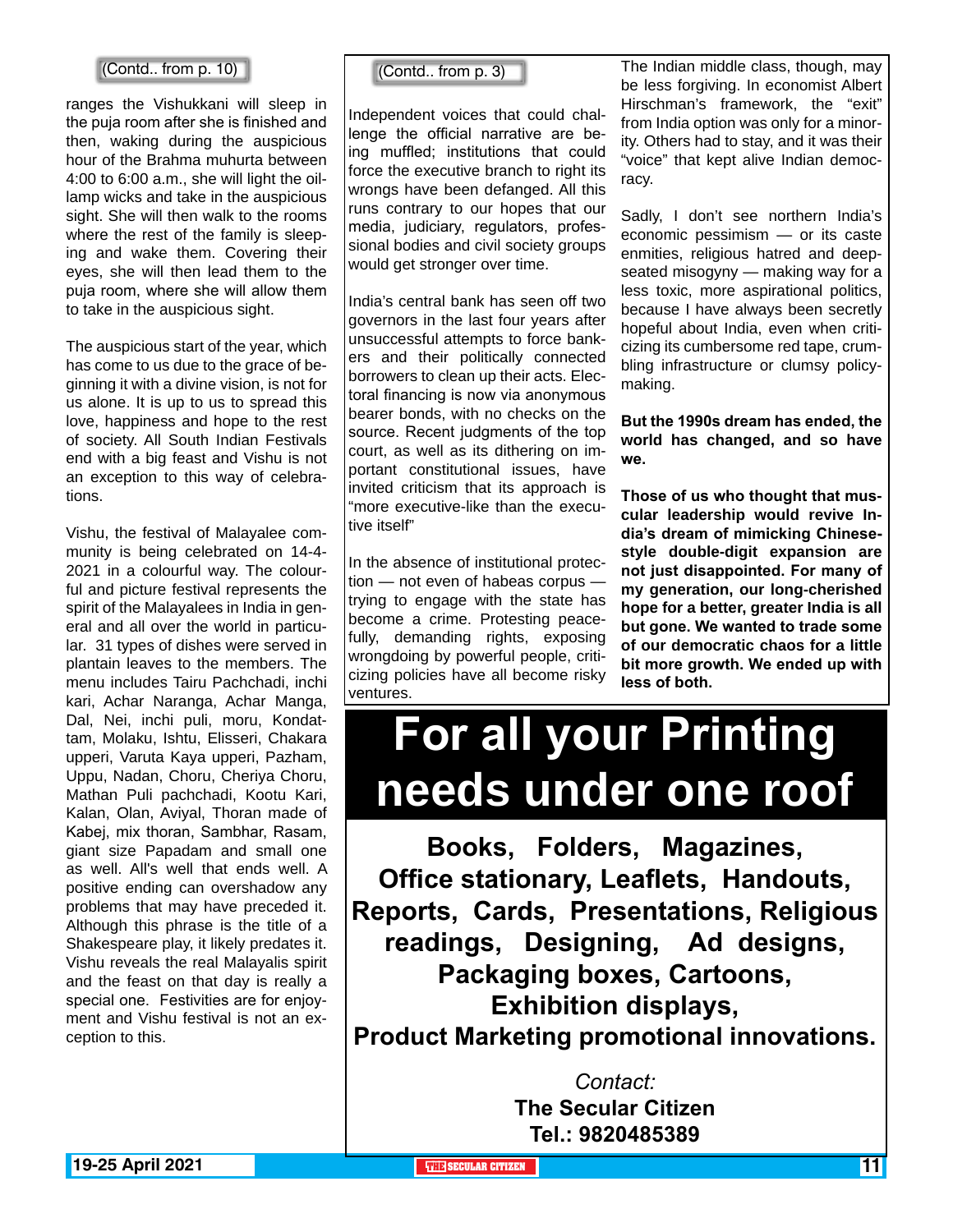### **Indian Super Brain**

An Indian went to Canada to enjoy maple leaves and ate Pizza at a scenic spot for lunch . . .

He ordered a 9-inch Pizza.

After a while, the Waiter brought two 5-inch diameter pizzas

And said the 9-inch pizza was NOT available and He was giving Him two 5-inches Pizzas instead,

and that He was getting 1 inch more for free . . .

The Indian guy, politely requested the Waiter to speak to the Shop Owner.

The Indian Guy gave Him the mathematical formula to calculate the area of a circle -

Circle Area =  $\pi r^2$ where  $π = 3.1415926$ ', 'r' is the 'radius' of the circle . . .

And this works out that a '9-inch circle area' = ' $63.62$  square inches',

while

a '5-inch circle area' is '19.63 square inches'

The 'two 5-inch circle areas' add up to '39.26 square inches'.

The Indian guy commented that even if you gave me three pizzas and I'll still lose-out.

How can you say you are giving me an extra inch for free . . .

The Shop Owner was speechless . . .

He finally gave the Indian Guy '4 pizzas'

You can never outsmart a Indian.

#### \*\*\*\*\*

### **Now how to face God?**

A man was crying and someone asked him why he was crying. And he said I have only one son, I have done all my possible best to educate him so that he will be a great person



and by God's grace he has been able to acquire all certificates including: G.C.E., W.A.E.C., Bachelor's, MSc. and Phd. But

unfortunately he fell sick and doctors said they can't do anything about it and the only option is to die in the next 30 minutes and my son told me to bring all his certificates and I brought them. All he could say was: "Dad, these are my degrees but you never told me to study my Bible. Now I don't know what I'm going to tell God".

> *Contributed by Jubel D'Cruz, Dombivili, Mumbai*

#### **Fair Trial**

The judge declared at the beginning of trial: "Counsel for the defense has paid me \$15,000 to find for his client. Counsel for the plaintiff has paid me \$10,000 to find for hers. In order to make this a fair trial, I am returning \$5,000 to the defense." \*\*\*\*\*

\*\*\*\*\*

A doctor told his patient that she had only six months to live. "Isn't there anything I can do?" pleaded the patient. "Marry a lawyer," the doctor advised. "It will be the longest six months of your life."

\*\*\*\*\*

A man was on vacation when he ran into an old acquaintance. "Hello, Joe," he said. "I haven't seen you in years. What are you doing these days?"

"I'm practicing law," whispered Joe. "But don't tell my mother. She thinks I'm still a pimp." \*\*\*\*\*

A lawyer was out hiking with a friend when they encountered a mountain lion. The lawyer dropped his pack

and got ready to run. "You'll never outrun a hungry mountain lion!" exlaimed his friend. "I don't have to outrun him," replied the lawyer. "I just have to outrun you!" \*\*\*\*\*

### **Give him chance to pay the balance**

A pick pocket was up in court for a series of petty crimes. The judge said " Mr. Conners you are hereby fined £100." The lawyer stood up and said "Thanks, my lord, however my client only has £75 on him at this time, but if you'd allow him a few minutes in the crowd…"

\*\*\*\*\*

Two lawyers met at a cocktail party. "How's business?" asked the first. "Rotten," replied the other. "Yesterday, I chased an ambulance for twenty miles. When I finally caught up to it, there was already another lawyer hanging on to the bumper." \*\*\*\*\*

An airliner was having engine trouble, and the pilot instructed the cabin crew to have the passengers take their seats and get prepared for an emergency landing. A few minutes later, the pilot asked the flight attendants if everyone was buckled in and ready. "All set back here, Captain," came the reply, "except one lawyer who is still going around passing out business cards."

\*\*\*\*\*

Some American academics, discussing the Six Day War with an Israeli general, were eager to know how it had ended so quickly. The general told them, "We had a crack regiment at the most sensitive front. It was made up entirely of lawyers and accountants. When the time came to charge – boy, did they ever know how to charge!"

\*\*\*\*\*

A lawyer charged a man \$500 for legal services. The man paid him with crisp new \$100 bills. After the client left, the lawyer discovered that two bills had stuck together — he'd been overpaid by \$100. The ethical dilemma for the lawyer: Should he tell his partner?

\*\*\*\*\*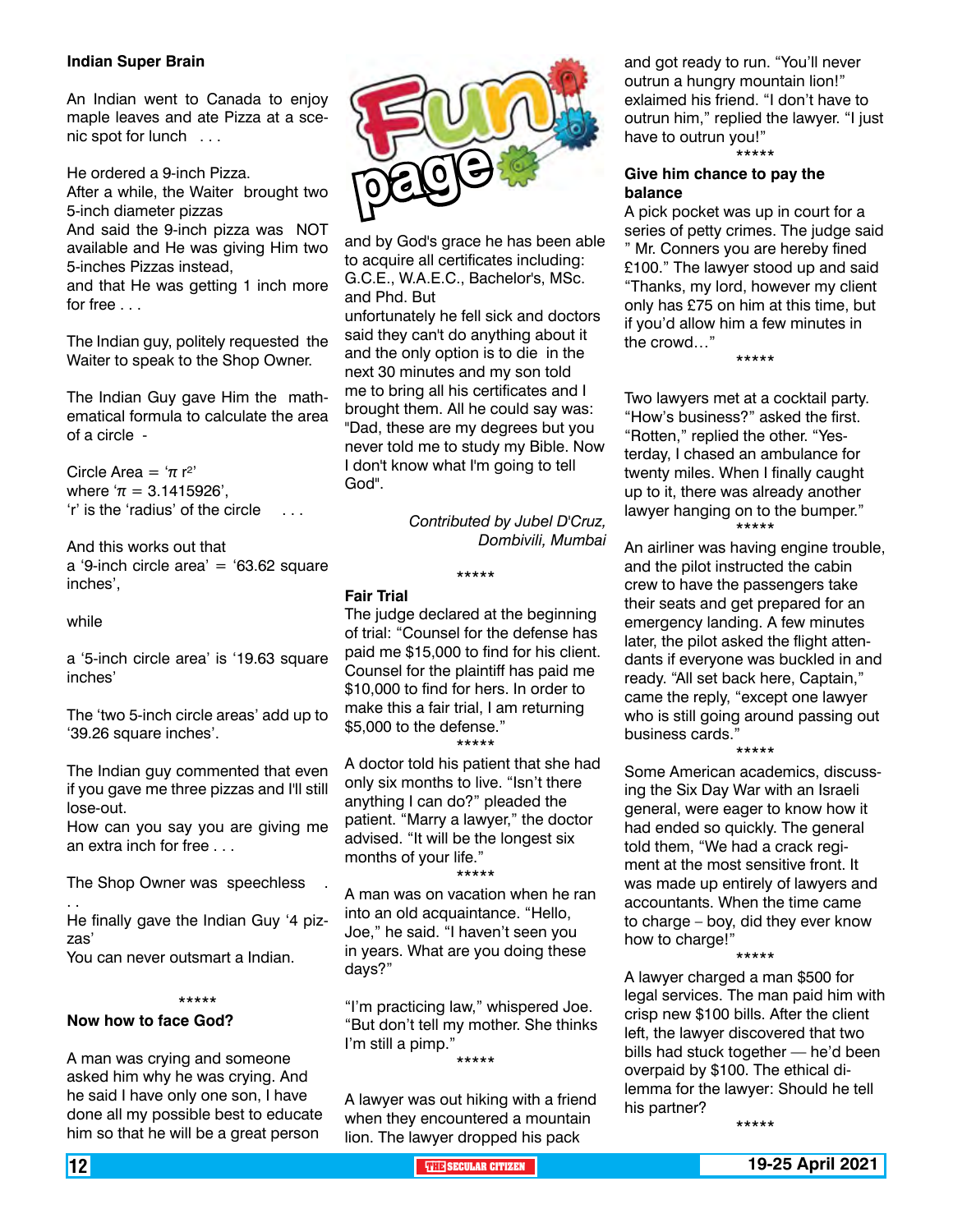### **Obituary**

I knew Fr. Varghese Paul ever since I joined journalism in 1973. I was the assistant to Mr. Ramu Patel.. the editor of the first English daily of Gujarat The Western Times. Fr. Varghese often came to see me and we were good friends. he introduced me to the Catholic press. He was associated with the SAR

News. Later on I handled the news agency for 3 years. We participated in many meetings<br>and commitcommittees. His zeal to work was amazing, he worked hard to build up the Catholic



Press in Gujarat and all over India. I came to meet Father Vallammattu. We tried to handle the only national magazine the Indian Current. I was the president of the committee and Fr. Varghese was a very handy helper to me. Fr. Varghese introduced me to the International Catholic Press UCPA of which I was the Vice President of india chapter for two terms. Fr. Verghese and I just have attended more than 59 national and international seminars and meetings. He often clashed with me but there was no bitterness in him Fr. Verghese Paul was a good priest. He built up catholic news and prepared many youngsters all over Gujarat and India. He had travelled far and wide. He had a great collection of facts figures and data... he was the editor of Gujarati Catholic monthly DOOT managed by the Jesuits. He was in the Gujarat Vidyapeet set up by Mahatma Gandhi. He was popular among all his community people. Fr. Varghese will be missed by one and all. He always kept a smile on his face. Thousands of youngsters will miss him all over.... His passing away has created a big loss in Gujarat... Good people are also required in heaven and so good lord called Fr. Varghese to his eternal abode. May his soul rest in peace...

*—Ignatius Dabhi*

### **Shirley's Mouth-watering Green Chilli Pickle**

- 12 green chillies (medium spiced)
- 1 tsp jeera
- 2 tsp mustard seeds
- 1 tsp coriander seeds
- 1/2 tsp fenugreek seeds
- 1 tsp saunf
- 1/2 tsp ajwain
- 1 tsp turmeric powder
- Salt to taste
- Juice of one lemon
- 1/4 cup mustard oil
- A pinch of asafoetida (hing)
- 2 tbsp vinegar

### **Method:**

- 1. Remove the head of the chillies after washing them and cut them into pieces.
- 2. In a kadai, dry roast the jeera, mustard seeds, coriander seeds, fenugreek seeds, saunf and ajwain.
- 3. When cool, blend into slightly coarse powder and mix them thoroughly onto the chillies.
- 4. Add turmeric powder, salt and lemon juice.
- 5. Mix well so that everything is combined well.
- 6. Heat the oil. Once the oil is hot, add a pinch of hing to it.
- 7. When the oil cools down, pour it over the chillies.
- 8. Add vinegar to it as vinegar acts as a preservative and stores for a longer time. *Shirley D'Cruz*

### Fr Varghese Paul Chollamadam SJ (GUJ), 78, went to his eternal abode at 7.30 morning on

10th April 2021 at GMERS hospital, Gotri. He was shifted to this hospital on 9th April night. Lately he suffered from Co-



vid besides other illnesses that he was suffering from.

Father Varghese was a visionary and a gogetter. Along with Vincent D'Souza and Victor Karunan, he worked hard to make SAR News a reliable news agency.



**The Jerusalem Code**

**Contact: Tel.: +91 9820485389**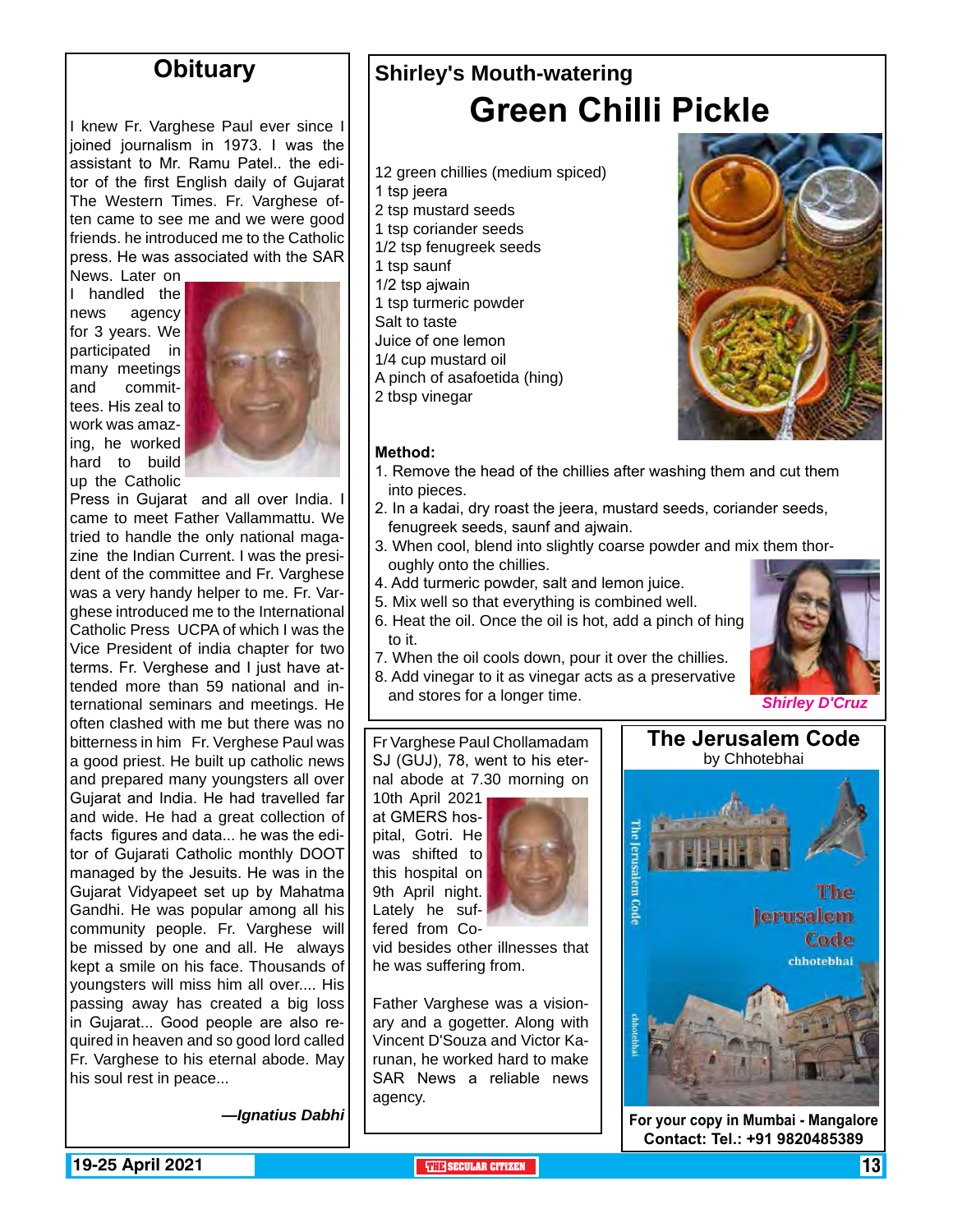### **-DR. TREVOR COLASO**

**Congratulations to our beloved<br>
Congratulations of Mumbai, whose motto: "To<br>
Reconcile All Things In Christ!"! (Co-**Oswald Cardinal Gracias of Mumbai, whose motto: "To Reconcile All Things In Christ!"! (Colossians 1:20), is indeed awe-inspiring and all-absorbing. Its extended quote continues: "whether on earth or in heaven, by making peace through the blood of His cross. And you who once were alienated and hostile in mind, doing evil deeds, Christ has now reconciled in His body of flesh, by His death; to present you holy, blameless above reproach …Thus I became a minister according to the stewardship from God that was given to me, to make the mystery that was hidden for ages and generations, but as now been revealed to his saints – this mystery, which is Christ in you, the hope of glory"!(Col 1:20-27).The Cardinal's protracted maxim indeed propels us to fruitfully reap the benefits of God's Divine Mercy!

### **Concerning the End Times!**

From the Diary of St. Faustina Kowalska, Divine Mercy in My Soul, we have the urgency of the present 'end times'! "Before I come as the Just Judge, I am coming first as the King of Mercy (83)! You will prepare the world for My final coming (429).My daughter, speak to the world about My unfathomable mercy. It is the sign for the end times, after that will come the day of justice! While there is still time, let them have recourse to My mercy. Let them profit from the blood and water which gushed forth for them (848).Secretary of My mercy tell souls about this great mercy of Mine, because the awful day, the day of My justice is near (965). Write: Before I come as a just Judge, I first open wide the door of My mercy. The one who refuses to pass through the door of My mercy, must pass through the door of My justice (1146). I am prolonging the time of My mercy for the sake of sinners. But woe to them if they do not recognize the time of My visitation. My daughter, your duty is not only to write and proclaim My mercy, but also to beg for this grace for them, so that they too might glorify My mercy(1160).

## **Prime Legacy of the Divine Mercy!**

Also, for a thorough teaching on the 'end times', refer to the Catechism of the Catholic Church (articles 668-682).

### **Dives in Misericordia!**

The above Encyclical, "Rich in Mercy" (30 Nov. 1980) by Pope John Paul II address the theme of Divine Mercy which humanity and the modern world need so much. He observes that mercy is loves second name; and that mercy is the greatest attribute of God! He recalls that mercy does not humiliate a human being, but on the contrary it gives him/her a new value. He especially explains God's unconditional love and mercy through a fruitful commentary of the "Parable of the Prodigal Son" (Luke 15:11-35).

The prodigal son squanders and loses something more important than his material good – his dignity as a son! While he becomes aware of this loss. he decides to return to his father's house, and asks him to treat him as one of his hired workers. The parable indirectly touches upon every breach of the covenant of love, every loss of grace, and every aspect of sin.

In this parable Christ also shows us the mercy of Abba-Father, who is able to reach down to every prodigal son or daughter, and to every human and moral misery!Thus, Divine Mercy promotes and draws good from all forms of evil.

### **Eucharistic Apostles of Divine Mercy (EAMD)!**

This is a lay Catholic outreach ministry affiliated with the Congregation of Marians of the Immaculate Conception.

Members form 'cenacles' in order to pursue and to maintain a Sacramental life through spiritual guidance and strength.

EADM also offers seminars and training programs for prayer communities that include study of Sacred Scripture, meditations on the Catechism of the Catholic Church, and reviews on St. Faustina's Diary.

EADM nurtures genuine belief in the Real Presence of Our Lord in the Most Holy Eucharist! The apostolate promotes Eucharistic Adoration, together with veneration of the Divine Mercy Image; and praying the 'Divine Mercy Chaplet' especially at 3pm. EADM helps provide for the 7 Spiritual and 7 Corporal Works of Mercy; including shipments of medical and educational materials to the poor and to prison inmates.

EADM is in the forefront of the Pro-Life causes and roots! It fights against the evils of abortion, domestic violence and euthanasia – To preserve and to support life; right from the moment of conception until natural death! Our Good Lord warned St. Faustina: "Mankind will not have peace until it turns with trust to My mercy" (Diary, 300).

#### **Biblical Consolation!**

The Bible gives us immense comfort and solace. Allow me to quote just a few verses from two Books of the New Testament:

"God Who is rich in mercy, because of the great love with which He loved us, even when we were dead in our trespasses, made us alive in Christ – By grace you have been saved through faith; and this is not your own doing. It is a gift of God, not a result of works, so that no one may boast!" (Ephesians 2:4-5;8-9;).

"But when the goodness and loving kindness of God our Savior appeared, He saved us, not by any works of righteousness, but according to His mercy – By the washing of regeneration and renewal of the Holy Spirit which He poured out richly through Jesus Christ; so that being justified by His grace, we might become heirs to the hope of eternal life!" (Titus 3:4-7).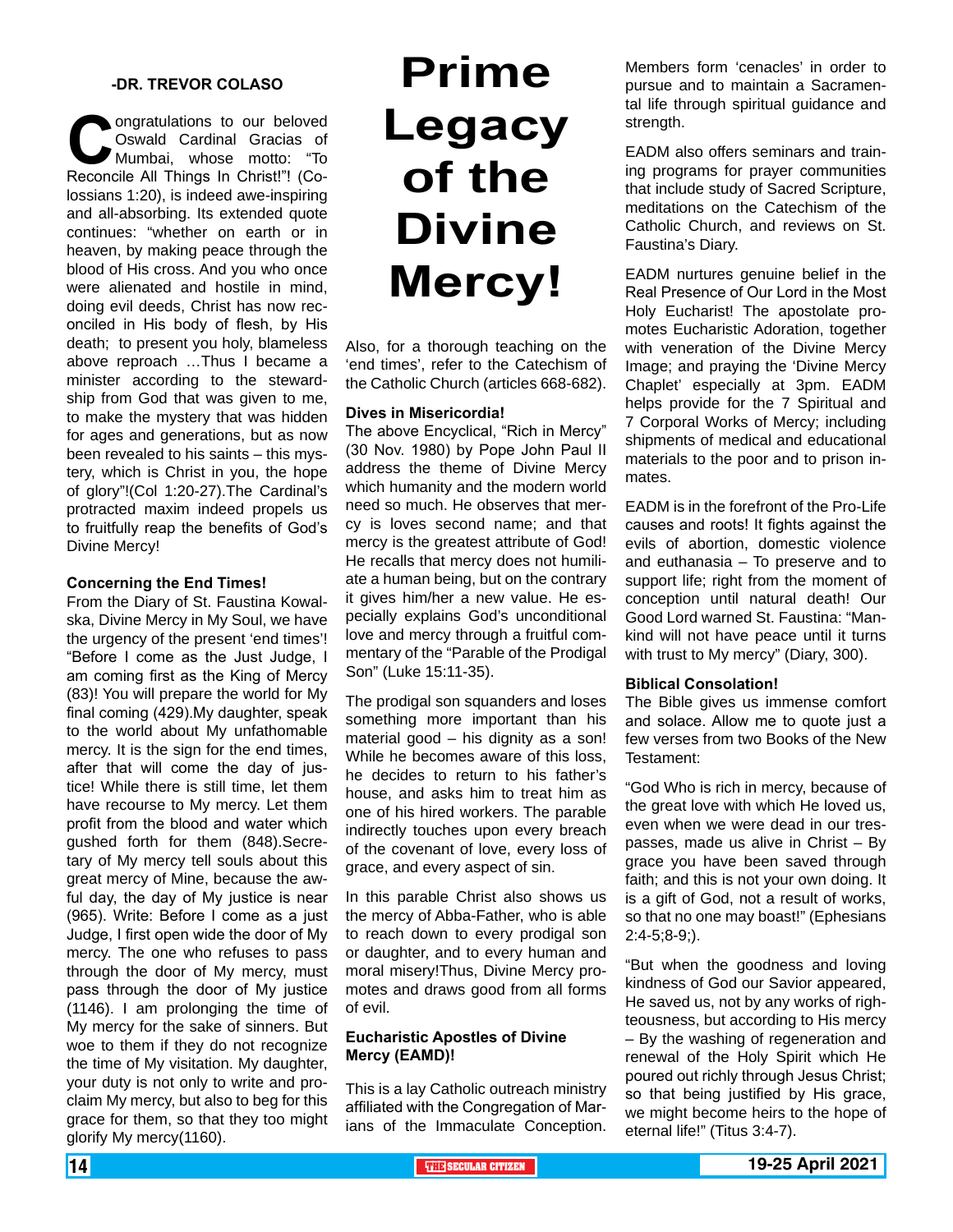## **Age, the Pandemic & the New Normal**

*-Ivan Saldanha-Shet.*

### **Setting up homes, hostels, old age homes, day care centres for women, orphan**

Hardships and sufferings of the aged, the ailing and suffering are ignored, as humans they have become devalued - Corona Pandemic has brought on serious all around distress to the aged and the second spell now is set to be disastrous. The aged in various

places who were quite good in 2020, now in 2021 are a shocked and frientened lot unable to comprehend many many goings on. Corona Pandemic is causing incalculable misery to the old and young too and it is impossible to gauge and hope for a future.

One major and damaging factor is the apathy and even a cruel indifference of those in authority and responsibility; apathy of social leaders and

even religious leaders. The other impact that is causing a holocaust to destabilise human life in India is the economy that is invading the common man's day to day subsistence. The financial establishments – Banks & Co-operatives and so on. Have deeply undermined the interest rates on savings which is a serious worry and even terror. Just last week it was a big riddle when the Hon Finance Minister suddenly announced a shocking cut in small savings interest rates and equally suddenly withdrew the orders – it is a preview of what is to come sooner than later.

\*\*Old Age Care : Commercial ventures in the guise of service institutions and many super financed institutions aiming to rake in money into certain pockets and flex super muscle power. In many old age care institutions, vested interests of all hues are now learning that there is good money to make and commercializing with extreme exploitation. With the 'New Normal' in place food quality and service, general and sanitary services have gone down visibly - cheap salvaged vegetables and non-veg stuff is common. Very often motivated refusal to allow family to visit and interact is denied citing Corona.

Lack of transparency and accountability often leads to corrupt practices in any organization. Blind



goals and 'Get-rich-richquick" thinking in the management of old age shelters is now catching on all over. Medical care is most often whimsical and without regulation and supervision; the untrained are the first line care givers. Frequent change of caregivers is disconcerting to the helpless sick and aged. It is evident many health care institutions and old age homes run by various entities give commercialism the first place and big money is the main aim.

The management of old age homes focuses on sickness and cultivating the sick/aged, a means to create more sick and crippled in body, soul and mind and the people who work for the cause will only fall into crime, sin and retribution. People fail to stand up for truth and justice. Sickness is the aim as against wellness and the aged sick have no voice. Old age plans and so on have little use when the aged person is not in control and dependent on caregivers - the chain is only as strong as its weakest link. Wellness - the main need of the aged does not figure anywhere, treatment of the sick, with all attendant torture and high expense is the norm.

In the case of many institutions, 'outsourcing' in a clandestine and haphazard manner, lacking any framework or system, wasteful expense and fleecing families is heatless. The primary

aim is to support and enhance as per fancy of management. Introducing non-existent rules while the aged and true grass root caregivers suffer unnecessarily, managements are pampered.

Consideration and understanding with constructive mutual dialogue is totally absent in such institutions. Their one portfolio at all levels is to ignore the sufferers and remain evasive and nonchalant, this is applicable at all levels. .

There is no platform for exchange and communication, no grievance redress mechanisms.

\*\*\*Vital immediate Need: Most vital and needed is that "Affairs of the aged, should come under a proper fully fledged Ministry/Department in State/central governments ...and the official machinery must oversee and monitor all matters about aged people, their welfare and care." A uniform mechanism should be in place to regulate and administer the right and just needs of the aged.

Both the Center and State governments must immediately form 'Ministries and Departments' for the 'Senior Citizen Affairs' as most other causes have such in place. These departments under the govt must organise/ monitor services for the aged. at present lacks any consideration and security.....this is most urgent and vital – the pandemic is another reason for urgency.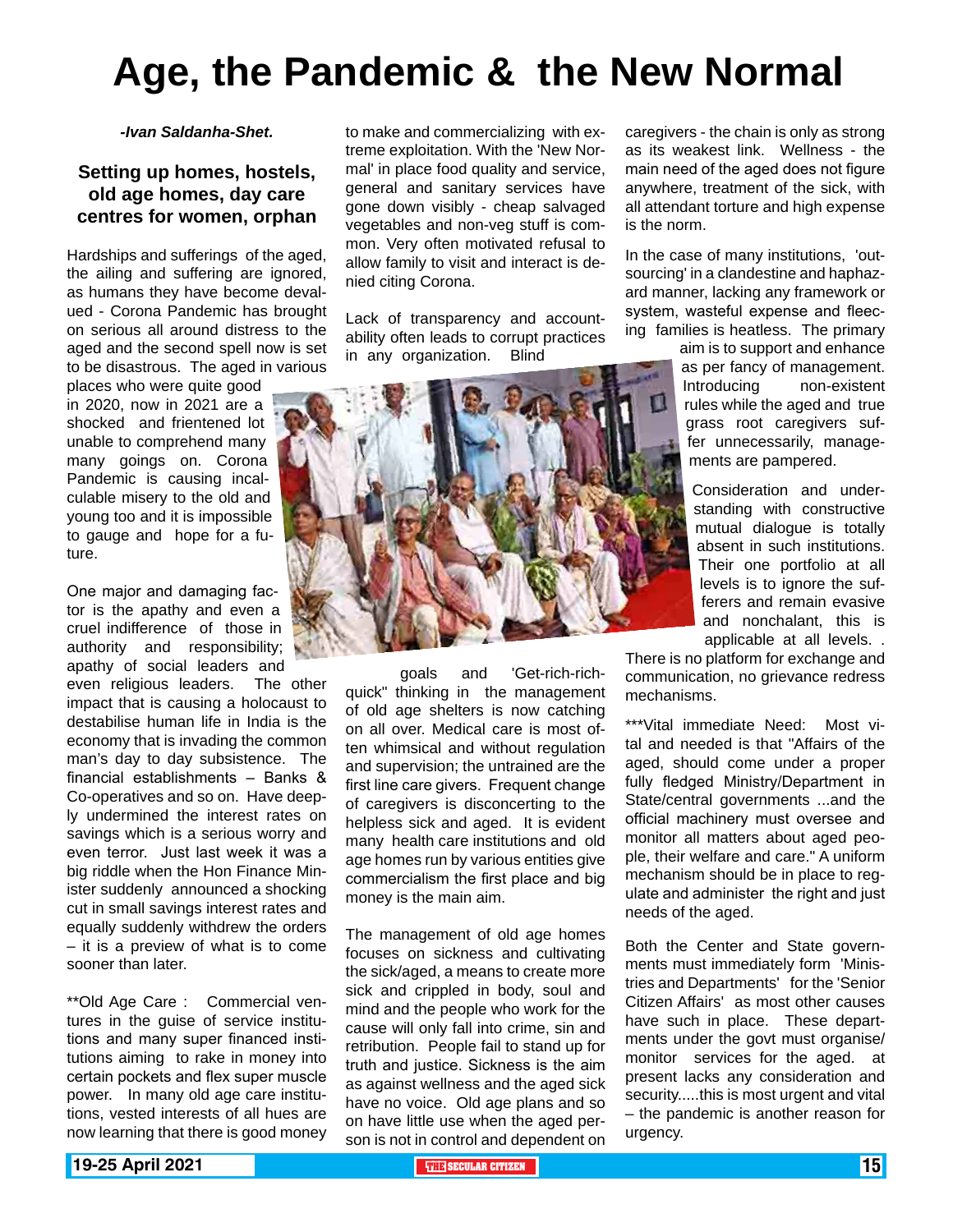## **Royal Christian Family MATRIMONIALS - GROOMS**

**7207. Chandigarh :** Anglo Indian Catholic Divorcee, (Born in April 1972), Ht. 6' 1", Wt. 80 kgs, Very Fair Complexion, Edn. B.Com., MFC, MA English, Teacher by profession. Contact email : vishalsud81@gmail.com **7206. new delhi :** Goan Roman Catholic Bachelor (Born in October 1995), Ht. 5' 6", Wt. 43 kgs, Fair Complexion, Edn. B.E. Computer Engineer, working as a Project Manager with Paytm. Contact email : dcosta.ria@gmail.com

**7203. MUMBAI :** Mangalorean Roman Catholic Bachelor, (Born in October 1985), Ht. 5' 7", Wt. 65 kgs, Wheatish Complexion, Edn.B.E. MBA, working for International Company. Contact email :

delphinempinto@gmail.com

**7202. MUMBAI :** Keralite Syrian Catholic Bachelor (Born in May 1973), Ht. 5' 6", Wt. 73 kgs, Wheatish Complexion, Edn. B.A., English Literature, Profession : Consultant Administration. Left Hand & Leg is weak due to earlier motorbike accident. Contact Email : josephmullakara1973@ gmail.com

**7196. MUMBAI :** Mangalorean Roman Catholic Bachelor (Born in March 1981), Ht. 6', Wt. 80 kgs, Wheatish Complexion, Edn. B.Com., HR Professional. Contact email : denstun@hotmail.com

**7188. MUMBAI :** Mangalorean Roman Catholic Bachelor (Hearing Impaired) (Born in September 1989), Ht. 5' 9", Wt. 62 kgs, Fair Complexion, Edn. HSC., Dip. in Computer Hardware. Working as a Cashier. Contact email : clifford9948@gmail.com OR 9920331773

**7185. MUMBAI :** Goan Roman Catholic Bachelor, (Born in October 1984) Ht. 5' 10", Wt. 72 kgs, Wheatish Complexion, Edn. B.Com., working for Bank. Contact email :

spydee321@gmail.com

**7184. U.K. :** Goan Roman Catholic Bachelor, (Born in April 1990) Ht. 5' 7", Wt. 65 kgs, Wheatish Complexion, Edn. B.Com., working as a Credit Control in Private company in U.K. Contact email : troyt007@gmail.com **7183. MUMBAI :** East Indian Roman Catholic Bachelor, (Born in February 1991) Ht. 5' 11", Wt. 86 kgs, Wheatish Complexion, Edn. PGDM and BMS., working as a Relationship Manager. Contact email :

ritadhawan10@gmail.com

**7180. U.K. :** Goan Roman Catholic Bachelor, (Born in September 1982) Ht. 6', Wt. 77 kgs, Fair, Edn. Chartered Accountant, Profession : Director Insurance Company. Contact email : russ\_dsouza@yahoo.com

**7175. MUMBAI :** Goan Roman Catholic Bachelor, (Born in July 1989) Ht. 5' 6", Wt. 74 kgs, Wheatish, Edn. B.Sc

### **Royal Christian Family**



Register at Royal Christian Family and opt for **'Super Success'** service.

Leave your worries of finding Good Proposals to us. We take the responsibility.

Our **'Super Success'** service works for the best result.

### *For more details contact : 9820485389*

**Royal Christian Family**

99, Perin Nariman Street, Fort, Mumbai 400001 Tel.: +91 9820485389 / 9820473103 Email: royalchristianfamily@gmail.com Website: https://www.royalchristianfamily.com

(H.C.M.) Hotel and Catering Management, 2nd Photographer /Merchandise Sales Dept., Contact email :

osbertagneloalmeida@gmail.com **7172. MUMBAI :** Goan Roman Catholic Bachelor, (Born in August 1992 ) Ht. 6' 1", Wt. 90 kgs, Fair, Edn. Graduate, Diploma in Social Communications in Sophia and then done a Fellowship with Piramal House of Leadership. Working with an NGO - sports foundation. Contact eamil :

florencemendonca@rediffmail.com **7168. USA :** US Citizen Goan Roman Catholic Bachelor, (Born in June 1985) Ht. 5' 7", Wt. 73 kgs, Fair, Edn. M.Sc., working for a Global Pharmaceutical Company. Contact email : Ispinto84@gmail.com

**7165. MUMBAI :** Goan Roman Catholic Bachelor, (Born in October 1979 ) Ht. 5' 9", Wt. 63 kgs, Fair, Edn. B.Com., Post Graduation in Supply chain & Ship Management, working as an E-commerce online support. Contact email: examiner4@yahoo.com

**7164. MANGALORE :** Mangalorean Roman Catholic Bachelor, (Born in May 1984 ) Ht. 5' 9", Wt. 65 kgs, Fair, Edn. ITI Course, working as a Techincian. Contact email :

rajesh.dsz15@gmail.com

**7159. MUMBAI :** Roman Catholic Bachelor, (Born in September 1982 ) Ht. 5' 5", Wt. 65 kgs, Ethical, Healthy, Simple, Sober, Wheatish, B.E. Software Engineer, works @ Mumbai, 9224335003, mariosofttech@gmail. com seeks matrimonial alliance from Mumbai based Catholic Spinster. Please exchange relevant information. **7157. PUNE :** Roman Catholic Bachelor, (Born in September 1990) Ht. 5' 6", Wt. 75 kgs, Wheatish Complexion, Edn. MBA (Marketing) & M.Com., working as a Senior Executive, Sales and Development. Contact email : amlahenry11@gmail.com

**7155. MUMBAI :** Goan Roman Catholic Bachelor, (Born in March 1980) Ht. 5' 4", Wt. 67 kgs, Wheatish Complexion, Edn. 12th std., having own business asm well settled. Contact email : mendoncajeson@gmail.com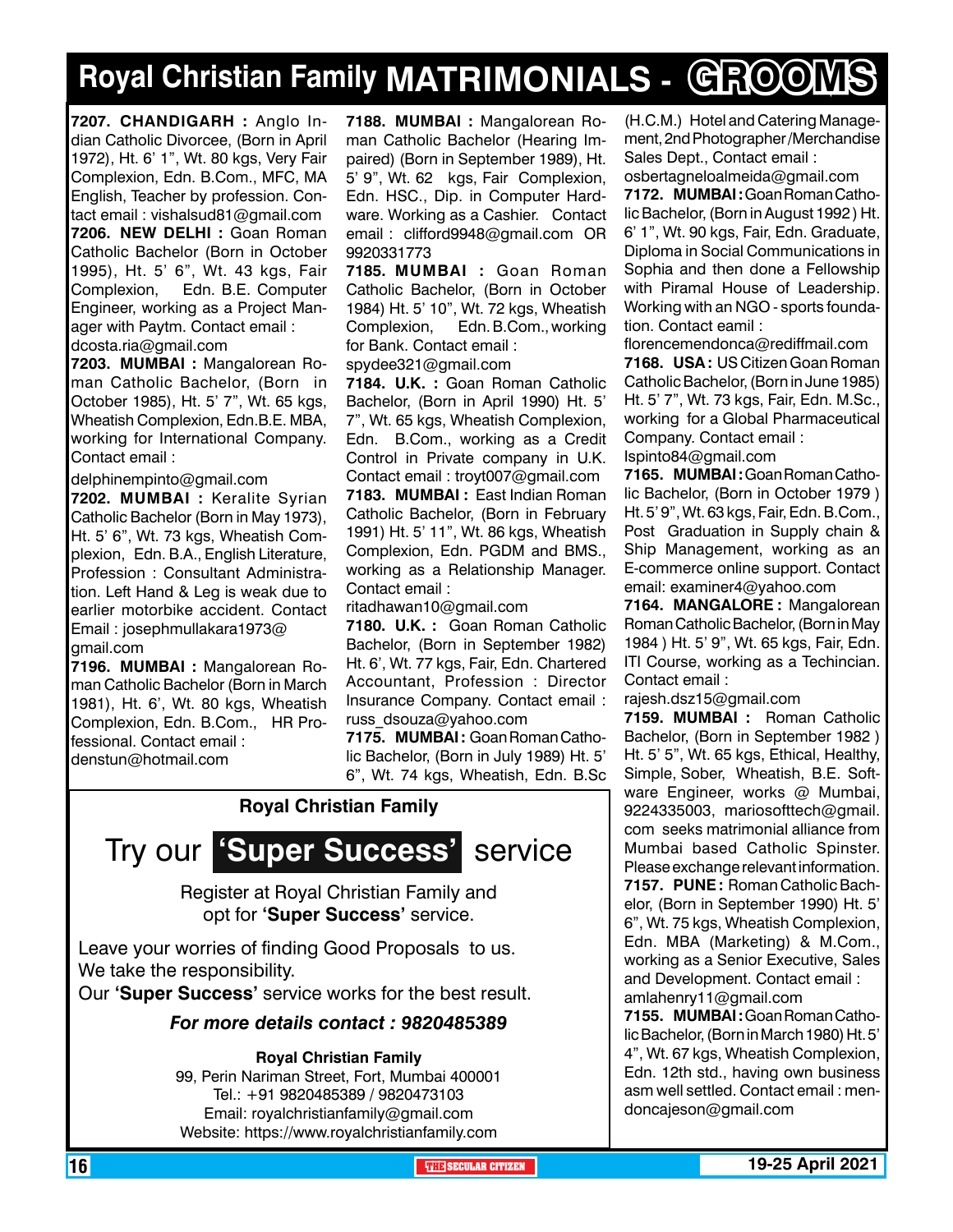## **Royal Christian Family MATRIMONIALS - BRIDES**

**7201. MUMBAI :** Mangalorean Roman Catholic Spinster, (Born in November 1992), Ht. 5' 8", Wt. 55 kgs, Fair Complexion, Edn. B.E. in Electronics & Com. working as a Business Analyst. Contact email : qgd\_oman@yahoo.com

**7192. MUMBAI :** Goan Roman Catholic Spinster, (Born in December 1988), Ht. 5' 5", Wt. 63 kgs, Wheatish

Complexion, Edn. B.A., Diploma in Interior Design (MDID), working as a Sales Professional in the Private Sector. Contact email :

especiosa.dias@legrand.co.in

**7108. MUMBAI :** East Indian Roman Catholic Spinster, (Born in December 1990), Ht. 5' 3", Wt. 58 kgs, Fair Complexion, Edn. B.Sc. (Aviation), Ae SI (Part), AME (Aircraft Maintenance Engineer), working as a Aircraft Maintenance Engineer. Contact email : lucyann.alvares@yahoo.com

**7111. MUMBAI :** Mangalorean Roman Catholic Spinster, (Born in November 1993), Ht. 5', Wt. 47 kgs, Fair Complexion, Edn. BMS., working with an MNC. Contact email :

owena.dsouza@gmail.com

**7107. MUMBAI :** Tamilian Roman Catholic Spinster, (Born in September 1990), Ht. 5' 2", Wt. 50 kgs, Wheatish Brown Complexion, Edn. M.Com., working as a Commercial Executive. Contact No. 8108216595 email :

jkanth74@gmail.com

**7191. BANGALORE :** Mangalorean Roman Catholic Spinster, (Born in April 1991), Ht. 5' 5", Wt. 57 kgs, Wheatish Complexion, Edn. B.S (Electrical Engineering in US), M.S in Robotics Engineering, working as a Software for a reputed Company in **New York**. Contact email :

alfnan@yahoo.com

**7128. MUMBAI :** Affluent business family R.C. East Indian Spinster, (Born in 12-04-1988), Ht. 5' 2", very beautiful and pretty. Edn. MS General Surgeon,

**Royal Christian Family Helps In Choosing The Right Life-Partner Serving Since 41 Years** Doctor by profession. Contact email : drvd2019@gmail.com

**7199. BANGALORE :** Mangalorean Roman Catholic Spinster, (Born in January 1990), Ht. 5' 2", Wt. 53 kgs, Fair Complexion, Edn. Master's in Mass Communications (NTU, Singalore) working as a Senior Manager of Corporate Communications in **SINGA-PORE**. Contact email :

mafern.2121@gmail.com

**7167 MUMBAI :** Goan Roman Catholic Spinster, (Born in October 1987), Ht. 5' 4", Fair Complexion, Edn. BMS. M.Com., and MBA, working as a Business Analyst. Contact email : soulmateforlife2019@gmail.com

**7186. MUMBAI :** Mangalorean Roman Catholic Spinster, (Born in July 1991), Ht. 5', Wt. 40 kgs, Fair Complexion, Edn. B.Sc., working for an MNC. Contact email : dyna911@gmail.com

**7161 MUMBAI :** Roman Catholic Spinster, (Born in July 1986), Ht. 5'6", Wt. 62 kgs, Wheatish Complexion, Edn. B.Sc. Science, Masters in Mass Media, working as a Asst. Accounts Director. Contact email :

padmarrao@gmail.com

**7182. MUMBAI :** Mangalorean Roman Catholic Spinster, (Born in October 1992), Ht. 5' 4", Wt. 72 kgs, Wheatish Complexion, Edn. B.Com., C.A., working as Asst. Manager in TATA Company. Contact : email : matrimonialp27@gmail.com

**7148 MUMBAI :** Smart, goodlooking, Roman Catholic Spinster, (Born in November 1993), Ht. 5'2", Wt. 40 kgs, Fair Complexion, Edn. H.S.C., having own business. Contact email :

teresa.joseph.1993@gmail.com **7160. MUMBAI :** Mangalorean Roman Catholic Spinster, (Born in September 1988), Ht. 5' 7", Fair Complexion, Edn. BMS, working as a Senior Merchandiser in a Global Retail Company in Dubai. Contact email : prislobo10@gmail.com

### **Important Notice**

Telephone no. of candidate will be printed only with the consent of members. For Tel. Nos. Please contact: +91- 9820473103 / 9820485389 or Email : royalchristianfamily@gmail.com

**7147 MUMBAI :** Goan Roman Catholic Spinster, (Born in July 1992), Ht. 5'4", Wt. 65 kgs, Fair Complexion, Edn. MBA Finance, working as a Fund Accountant. Contact email : stefsasha09@gmail.com

**7126. U.S.A. :** Mangalorean Roman Catholic Spinster, (Born in January 1992) from Mumbai, Ht. 5' 7", Wt. 60 kgs, Fair Complexion, Edn. B.E. (Computers) from Mumbai, M.S. (Information Systems) from US. Possesses H1B visa and is working as a Technical Analyst with an MNC in USA. Contact email :

wilfyjoy1315@gmail.com or call +91 98603 02527 / + 91 9970172527

**7138. MUMBAI :** Mangalorean Roman Catholic Spinster, (Born in December 1984), Ht. 4' 11", Wt. 56 kgs, Wheatish Complexion, Edn. B.A., working as an Executive Assistant (Secretary). Contact email : labinajena@gmail.com

**7106. Ahmednagar :** Goan Roman Catholic Divorcee, (Born in January 1986), Ht. 5' 3", Fair Complexion, Edn. High School, Contact email : anthonyfernandes9850@gmail.com **7181. MUMBAI :** Mangalorean Roman Catholic Divorcee, issueless (Born in April 1974), Ht. 5' 5", Wt. 60 kgs, Wheatish Complexion, Edn. M.Com., working as a H.R. Contact email : roopaferns@yahoo.co.in

**7117. MUMBAI :** Goan Roman Catholic Spinster, (Born in May 1991), Ht. 5' 7", Wt. 65 kgs, Wheatish Complexion, Edn. M.A. in English Literature, Teacher by profession. Contact email : examiner2019@gmail.com

**Registered members can publish their ad in all the 50 issues in a year for Rs. 8000 only.**

If you wish to publish your matrimonial classified advertisement in all the 50 issues in a year, you can do so for an amount of Rs. 8000 only.

To Place Your Matrimonial Advertisement Call: +91 - 9820485389 or 9820473103

- \* Check your email at least once a week.
- \* Members are requested to inform us when they are settled, so that publication of their details can be discontinued.

**19-25 April 2021 The Security of the SECULAR CITIZEN THE** SECULAR CITIZEN **17**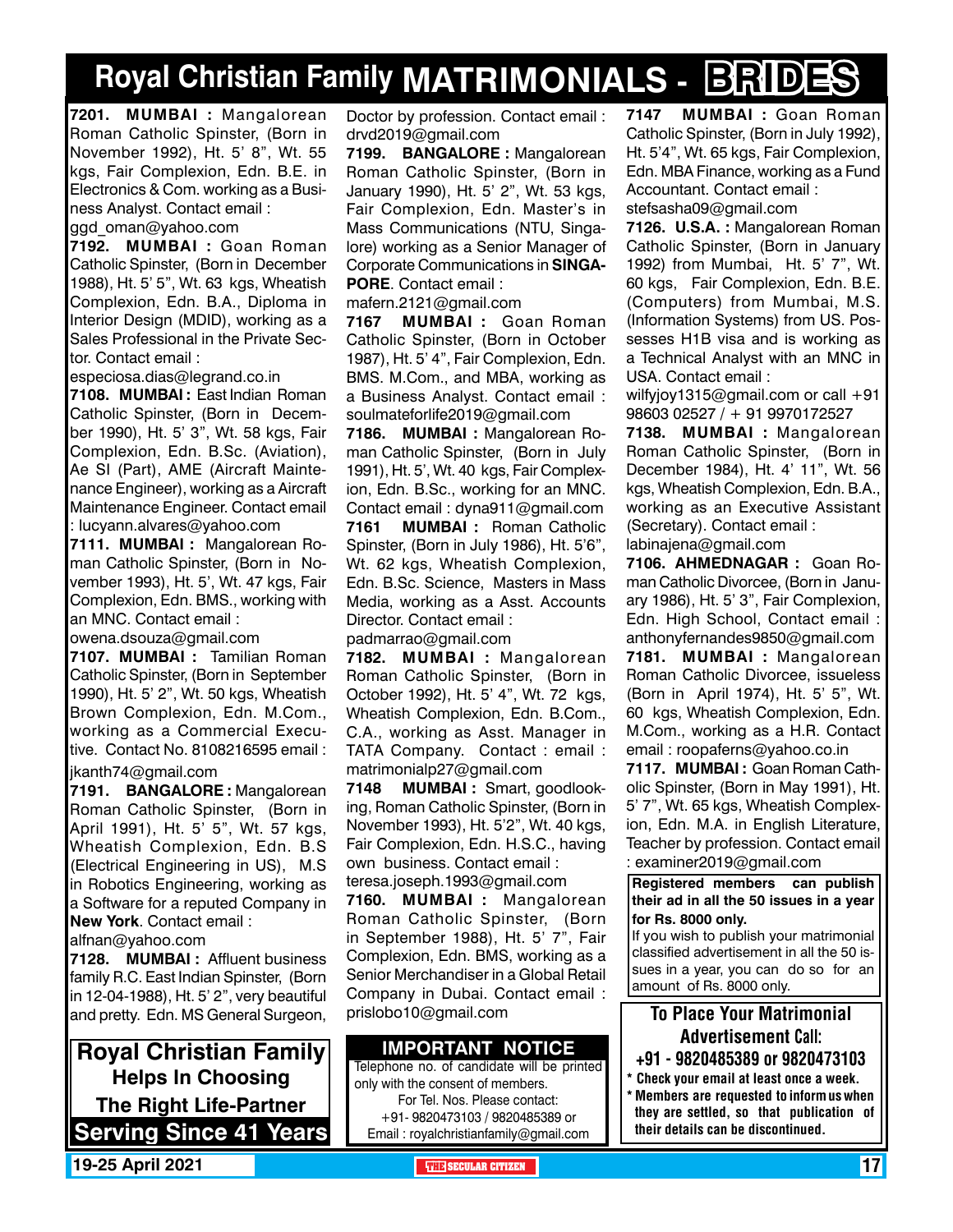## **Time To Refresh In His Presence**

### **The Catholic Spring, has once again been seeded by His Resurrection.**

 This is the third week after Easter. In today's reading from the Acts of the Apostles we are told to renew and refresh our spiritual life in the solace of His presence. "Repent therefore… that times of Refreshing may come from the Presence of the Lord." (Acts 3:19)

Furthermore, in the First Letter of John we are strengthened and assured that in Jesus Christ we have "an advocate with the Father." The Lord is righteous. He is, says John, "the expiation for

our sins, and not ours only but also for the sins of the whole world." (1 Jn. 2:1-2)

Biblical scholars and researchers should go be-

knowledge of investigation of the Bible; he should listen along the way to the Word of God; and to receive the Word as the Prophets of the Old Testament did. "What God foretold by the mouth of all the prophets, that his Christ should suffer, he thus fulfilled." (Acts 3:18). The most powerful teaching to be discovered in this weeks liturgy is "Whatever is born of God overcomes the world; and this is the victory that overcomes the world,

Wedding Invitation, Christening, First Holy Communion, Mortuary Cards & Religious Goods Contact:

**David & Company** Rivendell House, 1st Floor, 650,

 J. S. S. Road, 2nd Dhobitalao Lane, Mumbai 400002 Tel.: 22019010 / 2205 7394 2206 0344 / 22079592

Email:davidprinters@gmail.com www.davidcompany.com

our faith." (1 Jn. 5:4)

Christians are extraordinarily fortunate – our comfort zone is in Jesus. When we forgive those who live in the nightmare world of sin, death, destruction and violence, we are able to spearhead their world of false belief. We have no fear, for "His refreshing presence" is always with us. On October 5, 1962, Pope John XXIII spoke to the members of the Pontifical

Academy of Science, and expressed the wish that the Church desires to promote all studies that help to a better understanding of man and the

> universe. (pp. 778/Acta Apostolicae Sedis). This was a welcome breakthrough.

yond being adroit or having BY MELVYN BROWN satisfy the thirst, for the Word Christ's holy presence was felt at the Pontifical Academy. The Will of God would now

of God in our time. We turn to the Church and its bishops, to priests, religious, deacons and lay lenders - Our faith demands. Teach us to enter a life of prayer, love and forgiveness. Help us to know how to radiate the risen Christ, to spread the Word and preserve the truth when confronted by the non-believer. Tutor us in His presence to be one with Christ in this salvific work. "The Author of life is risen" (Acts 3:15).

After his resurrection, – twenty-one days have passed. As the Apostles spoke about Simon and that the Lord had appeared to him, suddenly, "Jesus himself stood among them; and said to them, 'Peace to you!' (Lk. 24:36). All this is true. Jesus asked them; "Why are you troubled, and why do questionings arise in your hearts?" (Lk. 24:38). The Apostles thought they were seeing a spirit standing before them. Then Jesus told them to see his wounds and to touch him. He asked them if they had anything to eat. The

astonished gathering of his followers offered him a piece of broiled fish; Jesus ate in front of them, and they all believed. Now at least an explosion of trust had blazed into the chapters of the greatest story ever told. It would be the faith of all faiths, and it would engulf the world for all time.

With His presence in our midst, it is also time to refresh our belief and to understand the scriptures. Open your minds for "it is written, that the Christ should suffer and on the third day rise from the dead, and that repentances and forgiveness of sins should be preached in his name to all nations, beginning from Jerusalem." (Lk.24: 46-47)

These words buoy our spirits to make the right moves to evangelize the Word. The sacrifices we make along the way burnishes the armor of faith in our soul. At this moment I am reminded of the psalmist who said, "Offer right sacrifices, and put your trust in the Lord." (Ps. 4:5)

This is the time to refresh our arid lives, lost in the valley of material desires and sins of the flesh. The Risen Lord is ever present to forgive and embrace us when we seek his love and mercy. The First Letter of St. John says, "Whoever keeps his word, in him truly love for God is perfected. By this we may be sure that we are in him….." (Jn. 2:5)

From understanding scripture, we learn from the sedimentary layers which arise on issues like confession, abortion, sex – almost a great many issues you can think of. It is unanimous however, that such topics will arise and compel us to struggle for solutions in their hour. It is also relevant to read the Letter of St. Paul to the Romans; "For from him and through him and to him are all things. To him be glory forever, Amen. (Rom.11:36)

Today, and forever His presence will help us to forge a faith of eternal trust, in Abba, Jesus Christ and the Holy Spirit. "refresh my heart in Christ". (Phm. 1:20)

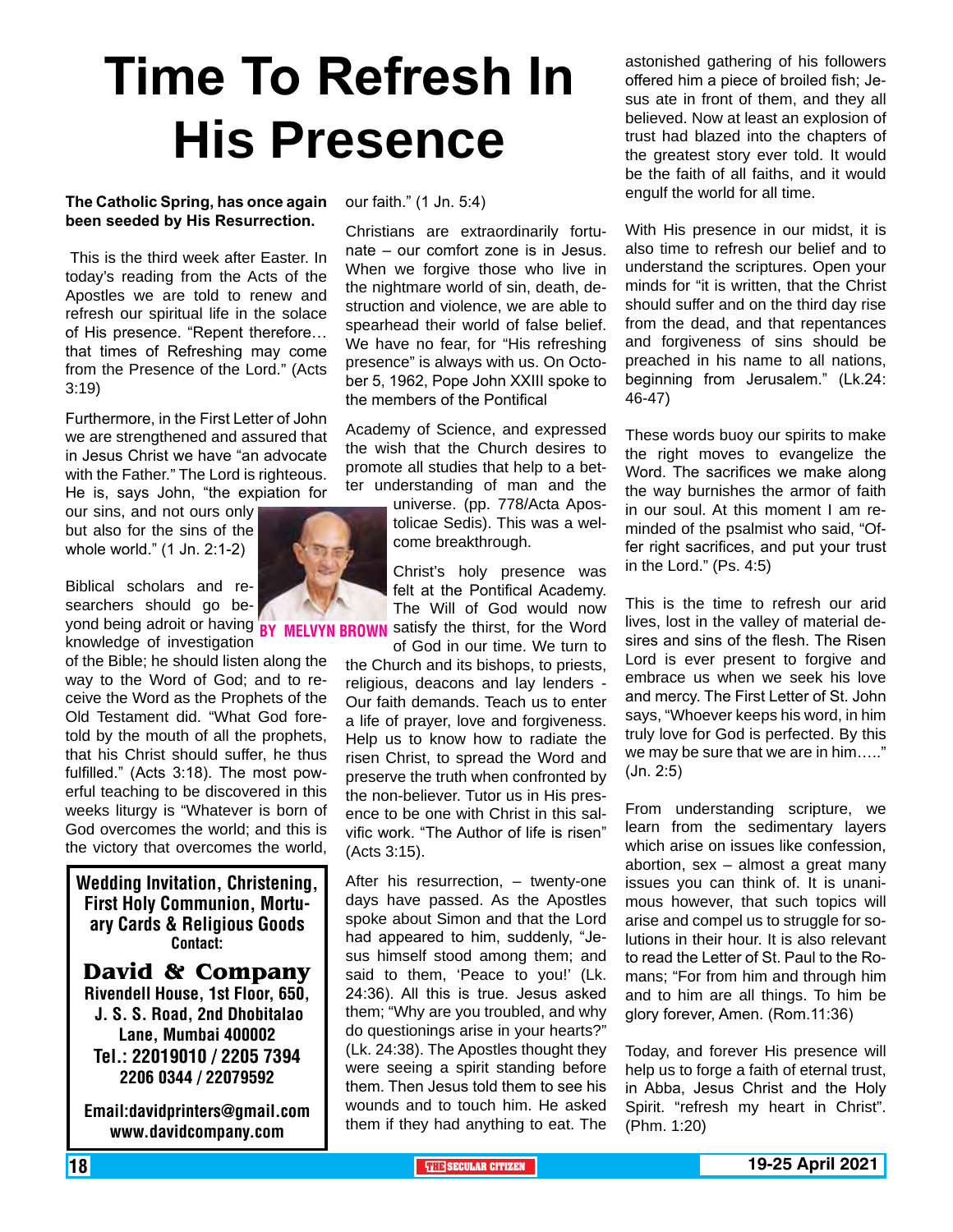# Model Bank Malad Branch Relocalated<br>Aumbai (RBI), April.08: Model Co-op. A I MI-24 x 7 Model Co-or Bank LTD. <sub>AA</sub>/ antiser <del>or . 3ifu dito</del> fe

Mumbai (RBI), April.08: Model Co-op. Bank Ltd. Inaugurated and blessed the new premises of their Malad Branch on Thursday, 8thApril morning at Ground Floor, Pearly Shell Apartments Cooperative Housing Society Ltd., Tank Road, Orlem, Malad West, Mumbai. The symbolic inaugural ribbon was cut by Rev. Fr. Cedric Rosario (Our Lady of Lourdes Church, Orlem) and Mr. Albert W. D'Souza (Chairman of the Bank). This was followed by lighting of the lamp by the dignitaries present and a blessing of the premises by Rev. Fr.Cedric Rosario. The gathering was then addressed by the Chairman of the Bank, who thanked the customers of Malad for their support.

Model Bank Always Consider the Interesting and useful service ot the Customer activity with the consumer of the customer. The service is engaged in providing people friendly services to meet the multiple demands of customers. Branch relocation in expanded and convenient locations to serve with more effective strategies during the globalization and coronation. This will strengthen the banking future of Model Bank. The new premises are strategically located ALL BANKS CARDS<br>ACCEPTED HERE

**MALAD (W) BRANCH** 

मलाड (प.) शाखा



the Branch is well done up, spacious and has all the amenities required for making the customers comfortable. The Branch also has a 24x7 ATM cum Cash Deposit Machine adjacent to the Branch, this will allow the customers of the Bank as well as other customers round the clock access for cash related activities. The courteous staff of the Branch was present and were catering to the customers needs with their trademark professional, courteous and prompt service said Albert W.D'Souza.

The event was also attended by other Directors of the Bank which included Mr. Paul Nazareth, Mr. Sanjay Shinde, Mr. Ancy D'Souza and Mr. Gerald Cardoza. The senior officials of the Bank Mr. Zenon D'Cruz (Officiating GM), Mr. Osden Fonseca (AGM) and Mr. Naresh Thakur (AGM) alongwith Mr. Lawrence Noronha (Branch Manager-Malad Branch) and Branch staff were part of the ceremony alongwith a few customers. On account of Covid related protocol the event was held with a small gathering.

The programme was compered by Mr. Osden Fonseca, AGM and the vote of thanks was proposed by Mr. Zenon D'Cruz, Officiating GM. *Ronida*

### Keep Mosqueitos Away Use Medicated Mosquito Net for an Undisterbed Sound Sleep





- **Medicated mosquito net.**
- **You can wash 20 times.**
- **You can use for 3-5 years.**
- 
- **No smell, no taste, any one can use.**
- **Available in Single & Double size -small, Medium and Large size.**
- **Safe for All.**
- **Provides long lasting protection against mosquitos and other insects.**

**• Manufactured as per WHOPES specification. only medicated mosquito net. use it for years Sleep Naturally no coil, no liquid, no chemical sprays -** 

### **For Orders:**

**Call: 091 - 9820485389 WhatsApp: 091 - 9820485389 Email : secular@sezariworld.com**

### **19-25 April 2021 THE THE THE THE SECULAR CITIZEN THE SECULAR CITIZEN THE SECULAR CITIZEN**